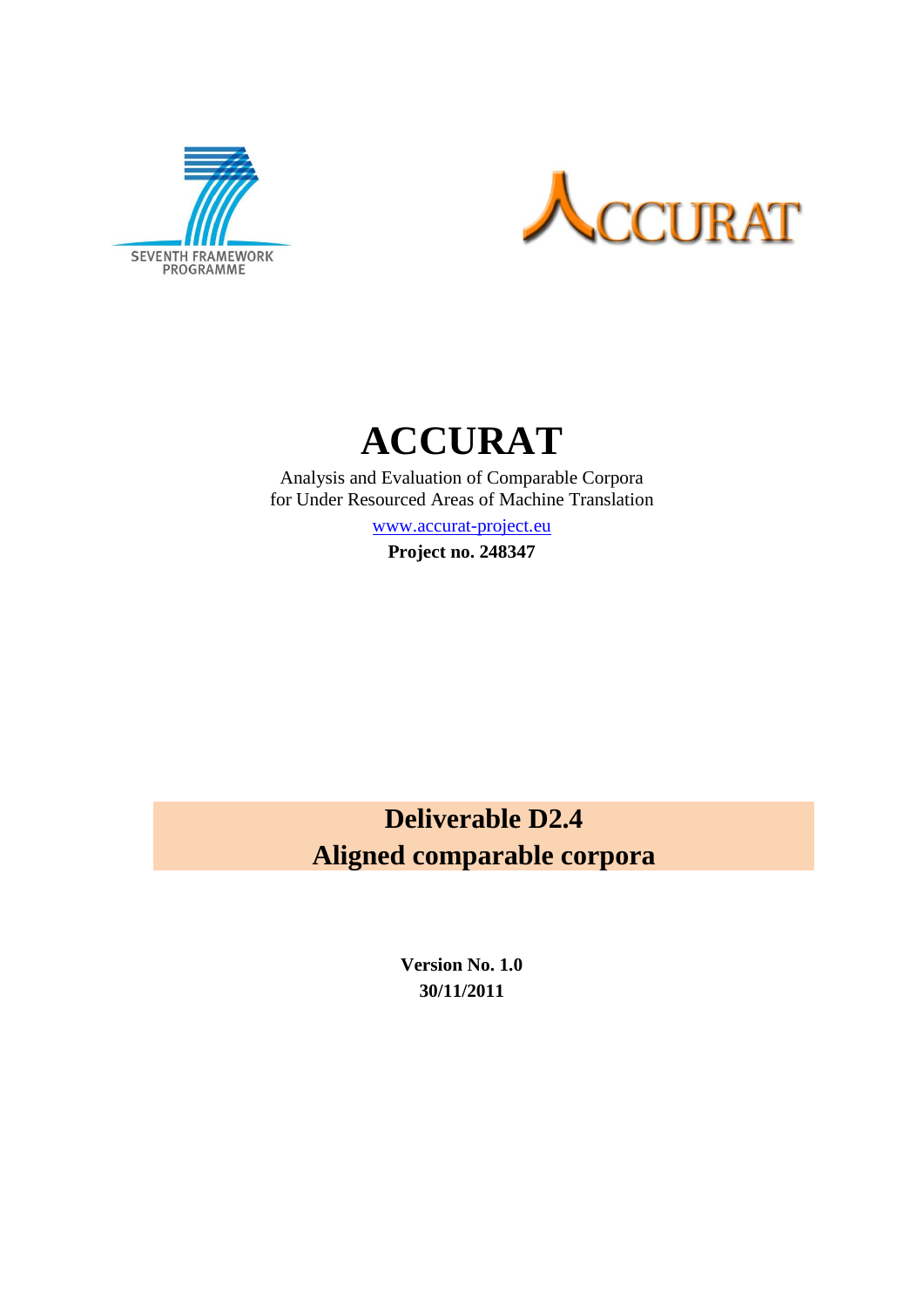



#### **Document Information**

| Deliverable number:                       | D2.4                                                                                               |
|-------------------------------------------|----------------------------------------------------------------------------------------------------|
| Deliverable title:                        | Aligned comparable corpora                                                                         |
| Due date of deliverable:                  | 30/11/2011                                                                                         |
| Actual submission date<br>of deliverable: | 30/11/2011                                                                                         |
| Main Author(s):                           | Radu Ion, Nikos Glaros, Mārcis Pinnis, Mateja Verlic, Ahmet<br>Aker, Gregor Thurmair, Fangzhong Su |
| Participants:                             | RACAI, TILDE, USFD, ZEMANTA, ILSP, LINGUATEC, CTS                                                  |
| Internal reviewer:                        | <b>ILSP</b>                                                                                        |
| Workpackage:                              | WP <sub>2</sub>                                                                                    |
| Workpackage title:                        | Multi-level alignment methods and information extraction from<br>comparable corpora                |
| Workpackage leader:                       | <b>RACAI</b>                                                                                       |
| <b>Dissemination Level:</b>               | PU                                                                                                 |
| Version:                                  | V1.0                                                                                               |
| Keywords:                                 | aligned comparable corpora, document pairing in comparable<br>corpora                              |

## **History of Versions**

| <b>Version</b>   | Date           | <b>Status</b> | Name of the<br><b>Author</b><br>(Partner) | <b>Contributions</b>     | Description/<br><b>Approval Level</b>                     |
|------------------|----------------|---------------|-------------------------------------------|--------------------------|-----------------------------------------------------------|
| V <sub>0.1</sub> | 08/11/20<br>11 | Draft         | <b>RACAI</b>                              | <b>Table of Contents</b> | Created                                                   |
| V <sub>0.2</sub> | 25/11/20<br>11 | Draft         | <b>RACAI</b>                              | Added EN-RO chapter      | EN-RO<br>document<br>alignments with<br>statistics        |
| V <sub>0.3</sub> | 25/11/20<br>11 | Draft         | <b>RACAI</b>                              | Added EN-DE chapter      | <b>EN-DE</b><br>document<br>alignments with<br>statistics |
| V <sub>0.4</sub> | 25/11/20<br>11 | Draft         | <b>RACAI</b>                              | Added EN-SL chapter      | <b>EN-SL</b> document<br>alignments with<br>statistics    |
| V <sub>0.5</sub> | 25/11/20<br>11 | Draft         | <b>RACAI</b>                              | Added EN-LV chapter      | EN-LV<br>document<br>alignments with<br>statistics        |
| V0.6             | 25/11/20       | Draft         | <b>RACAI</b>                              | Added EN-LT              | EN-LT document                                            |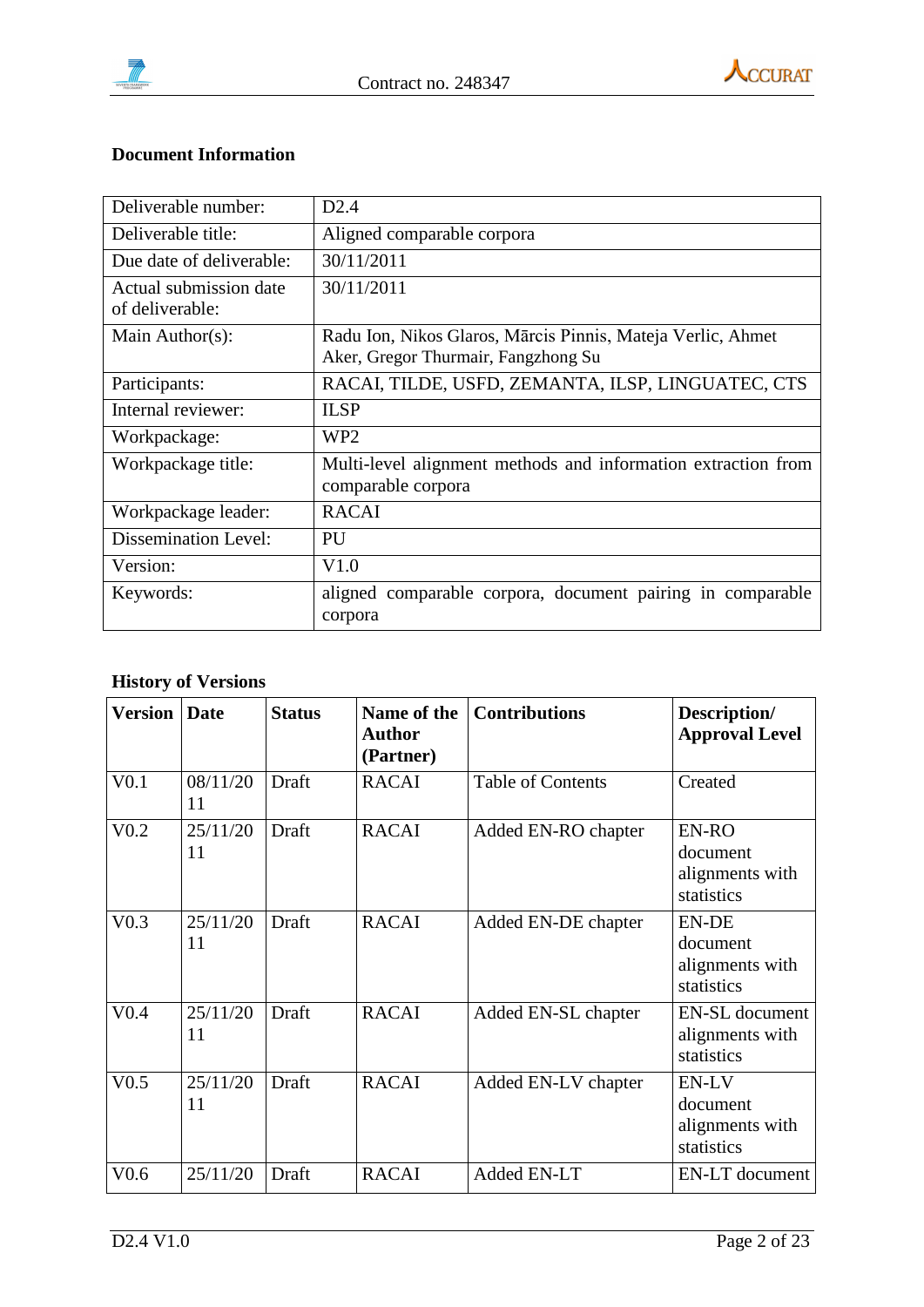



|                   | 11             |       |              |                                                                             | alignments with<br>statistics                              |
|-------------------|----------------|-------|--------------|-----------------------------------------------------------------------------|------------------------------------------------------------|
| V <sub>0.7</sub>  | 26/11/20<br>11 | Draft | <b>RACAI</b> | <b>Added EN-ET</b>                                                          | <b>EN-ET</b> document<br>alignments with<br>statistics     |
| V <sub>0.8</sub>  | 26/11/20<br>11 | Draft | <b>RACAI</b> | Added conclusion and a<br>tentative comparability<br>assessment for corpora | Conclusions                                                |
| V <sub>0.9</sub>  | 27/11/20<br>11 | Draft | <b>ILSP</b>  | Added EN-EL aligned<br>corpora info                                         | <b>EN-EL</b> document<br>alignments with<br>statistics     |
| V <sub>0.91</sub> | 28/11/20<br>11 | Draft | <b>RACAI</b> | <b>Added Introduction</b>                                                   | Introduction and<br>merged<br>comments from<br><b>ILSP</b> |
| V <sub>0.95</sub> | 30/11/20<br>11 | Draft | <b>RACAI</b> | <b>ILSP</b> comments                                                        | <b>Reviewed ILSP</b><br>comments.                          |
| V1.0              | 30/11/20<br>11 | Final | Tilde        | Final review                                                                | Submitted to PO                                            |

#### **EXECUTIVE SUMMARY**

This report describes the document level alignments that have been obtained by aligning corpora collected in the ACCURAT project. This information is useful for subsequent tasks of MT-related data mining such as parallel data mining or translation lexicon extraction in that comparable document pair filtering will reduce the huge search space of such tasks.

The collected data are stored at the ACCURAT project FTP Server repository and are freely available after contacting the ACCURAT consortium: project@tilde.lv.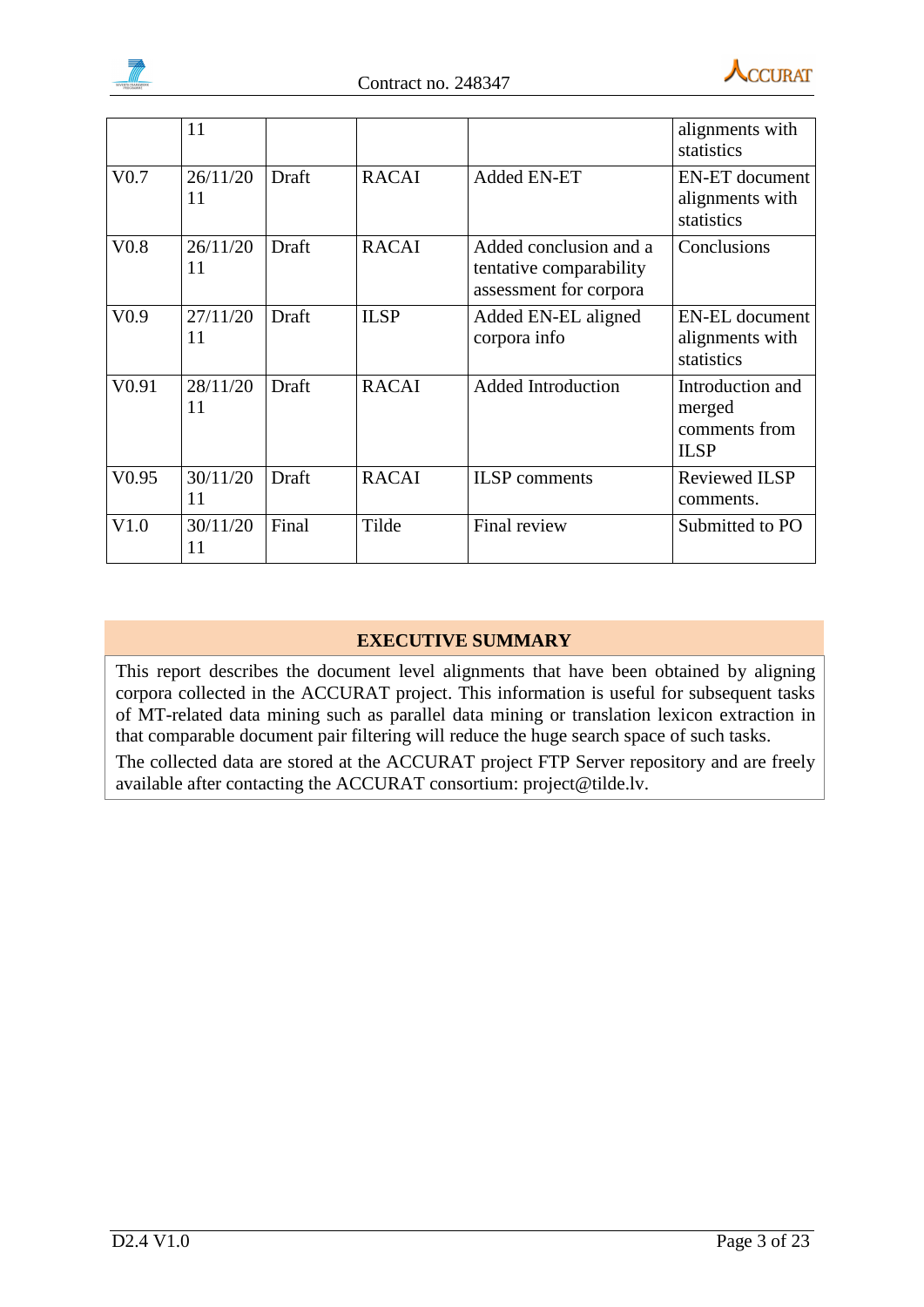



## **Table of Contents**

| .23 |
|-----|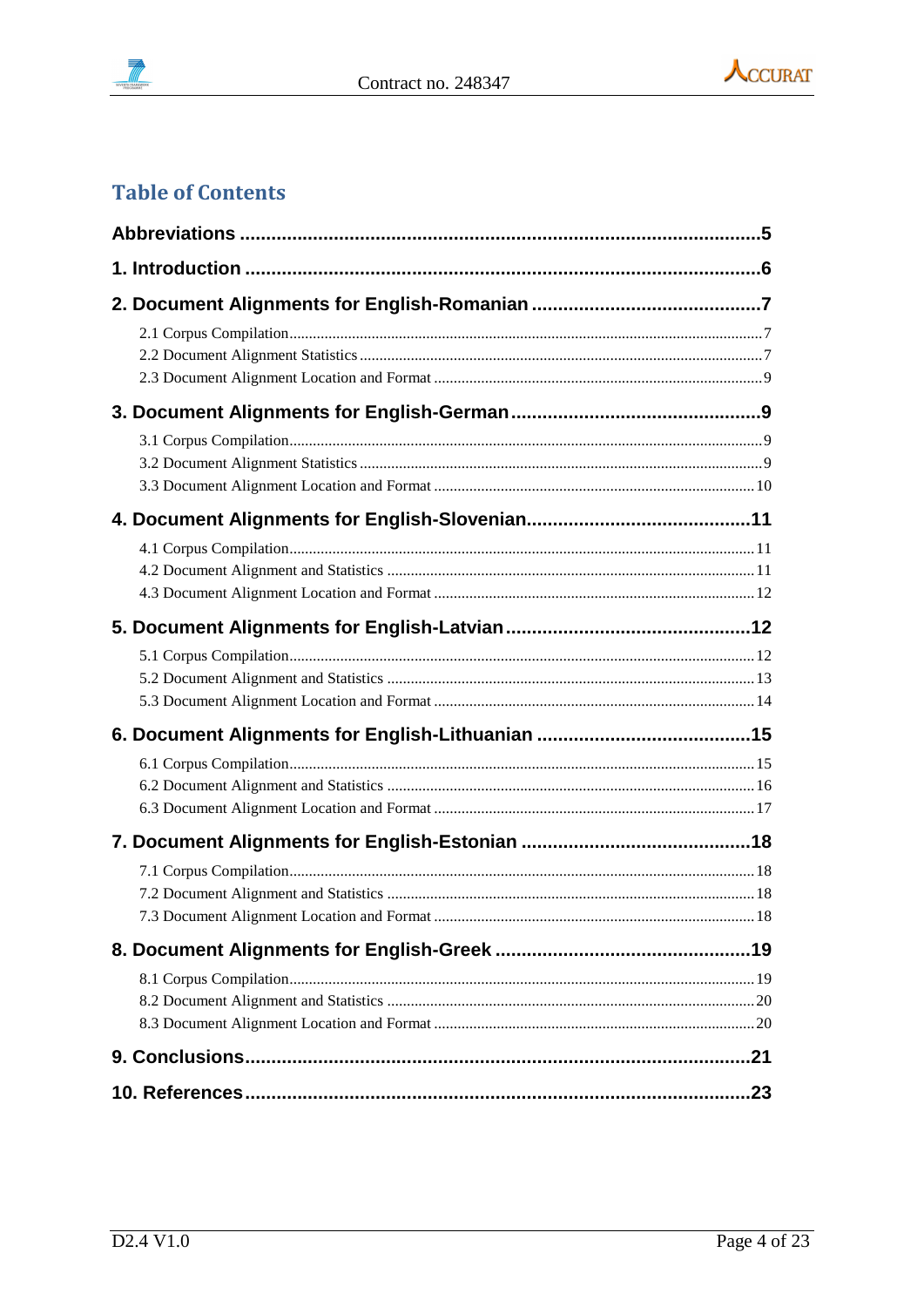



## <span id="page-4-0"></span>**Abbreviations**

| <b>Abbreviation</b> | <b>Term/definition</b>                             |
|---------------------|----------------------------------------------------|
| <b>ASCII</b>        | American Standard Code for Information Interchange |
| MT                  | <b>Machine Translation</b>                         |
| <b>SMT</b>          | <b>Statistical Machine Translation</b>             |
| <b>RBMT</b>         | <b>Rule Based Machine Translation</b>              |
| CC                  | Comparable Corpora                                 |
| <b>HTML</b>         | HyperText Markup Language                          |
| <b>SMT</b>          | <b>Statistical Machine Translation</b>             |
| <b>MCC</b>          | Multilingual comparable corpus                     |
| <b>URL</b>          | Uniform Resource Locator                           |
| UTF-8               | Unicode Transformation Format                      |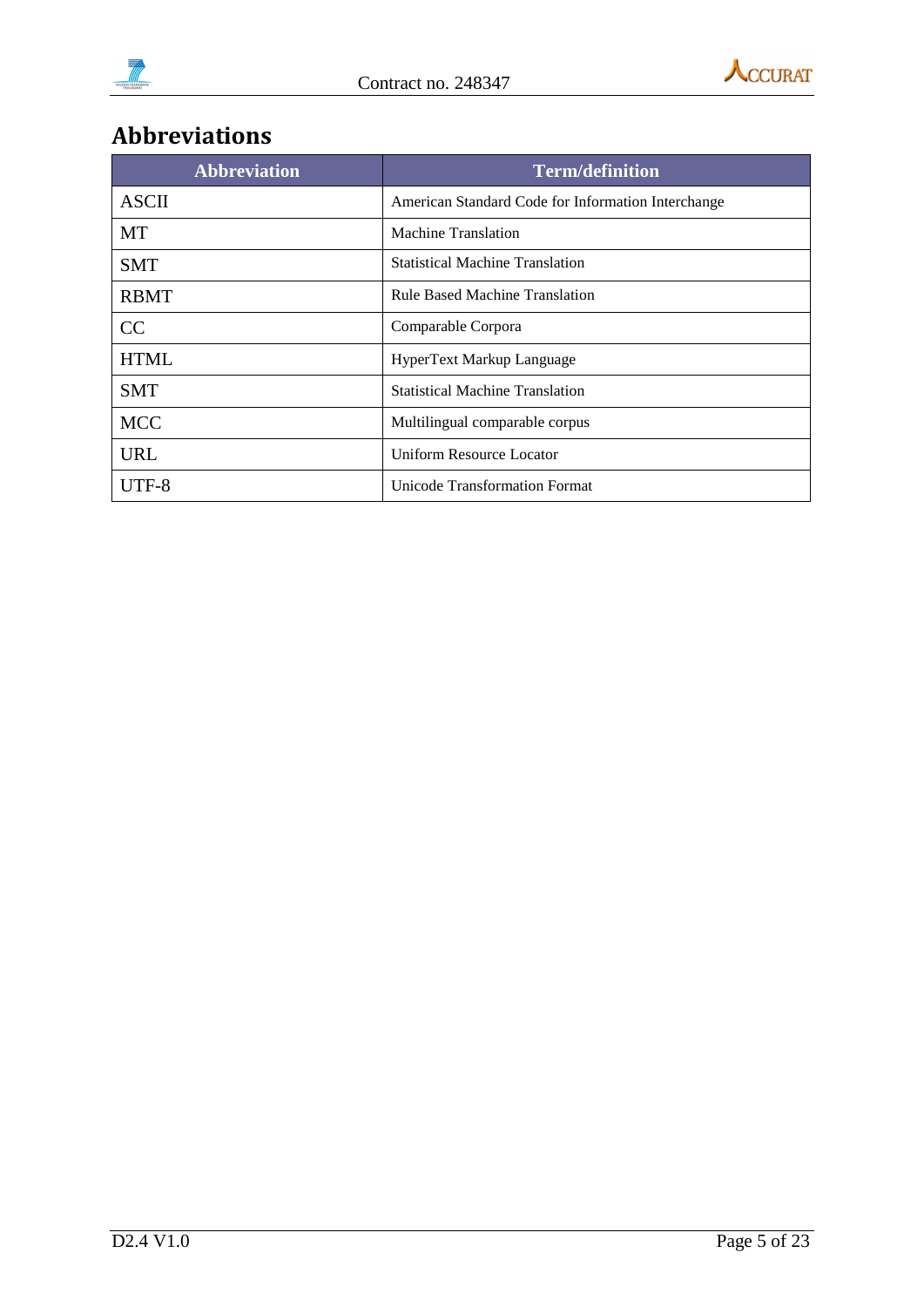



## <span id="page-5-0"></span>**1. Introduction**

The present deliverable (D2.4) reports on Comparable Corpora (CC) alignment issues based on results that have been produced by applying work package  $WP2<sup>1</sup>$  document alignment tools on a large subset of the various comparable corpora that have been collected in work packages  $WP3<sup>2</sup>$  and  $WP4<sup>3</sup>$ .

It is easier and more cost-effective to collect CC rather than parallel corpora, for a large number of languages and for many specialised knowledge domains, given that comparable documents are by definition much less strictly inter-correlated than the parallel ones. The predominant paradigm for acquiring multilingual CC is the cross language information retrieval method based on seed lists of source documents URLs.

A direct consequence of the nature of CC and of their collection method is the generally large size of the retrieved comparable textual data as compared to (truly) parallel corpora collected from the WWW. The size difference is usually several orders of magnitude. Therefore, mining these high volumes of comparable data for parallel textual segments is far more computationally intensive and challenging than doing so for parallel corpora. Specifically, we are referring to the computation of the positional information of the translation units in parallel texts (paragraphs, sentences or phrases), which constitutes a natural pruning technique, when mining for parallel phrases in parallel texts. That is, given an *i*-th textual unit in the source document, one has only a limited window of  $\pm k$  textual units around the *j*-th textual unit in the target document to search for alignment. However, this is not true in case of CC, where a pair of translation equivalents can be located anywhere in a given pair of source and target documents (k is much bigger here).

To lessen this large computational load, inherently evident in the process of extracting parallel data from CC, one has to reduce the search scope of the corresponding parallel data mining algorithms<sup>4</sup>, among other things. One way to do so is to first detect the pairs of documents that have the greatest chances of actually containing parallel data, then mine those pairs only for parallel data. We call this step the "document alignment" step and this deliverable consolidates results of document alignments that have been **automatically** detected in comparable corpora having been collected in the frame of ACCURAT project.

Results for CC alignment at the document level are given here for a series of comparable corpora covering the following language pairs:

- English-Romanian (EN-RO)
- English-German (EN-DE)
- English-Slovenian (EN-SL)
- English-Latvian (EN-LV)
- English-Lithuanian (EN-LT)
- English-Estonian (EN-ET)

<u>.</u>

<sup>&</sup>lt;sup>1</sup> WP2: "Multi-level alignment methods and information extraction from comparable corpora"

<sup>&</sup>lt;sup>2</sup> WP3: "Methods and techniques for building a comparable corpus from the Web"

<sup>&</sup>lt;sup>3</sup> WP4: "Comparable corpora in MT systems"

<sup>&</sup>lt;sup>4</sup> These are algorithms that search for parallel textual units in all possible source and target document pairs in a bilingual corpus.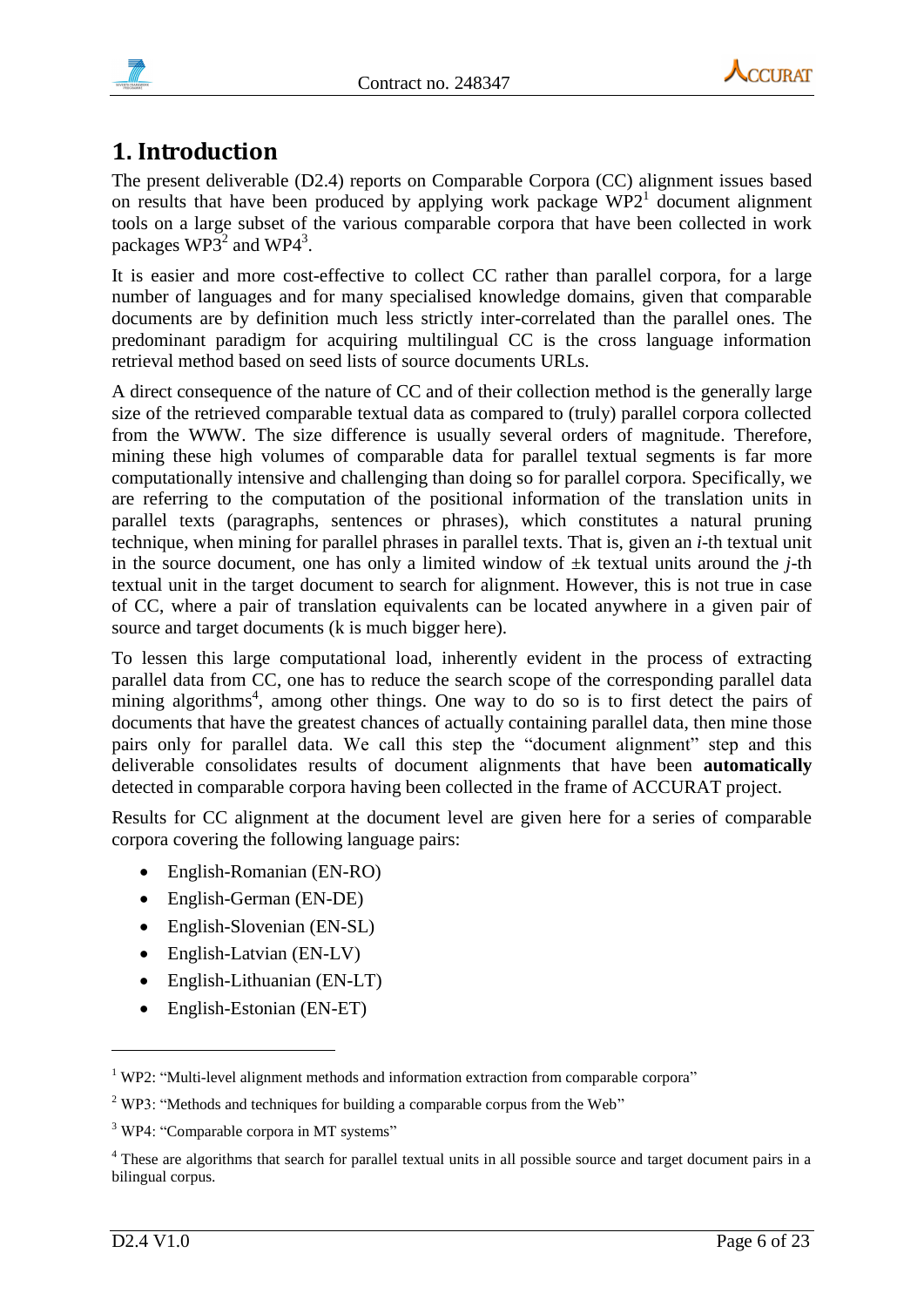



#### English-Greek (EN-EL)

In the sequel, comparable corpora compilation details, document alignment statistics and information on where to find the actual document alignment data are provided in a separate section for every one of the above aligned CC.

## <span id="page-6-0"></span>**2. Document Alignments for English-Romanian**

### <span id="page-6-1"></span>*2.1 Corpus Compilation*

For English-Romanian we have document-aligned two corpora: by their short names "USFDNews" and "ILSPNewsDisasters". Since the USFDNews corpus was already document-aligned, we only had to align the ILSPNewsDisasters (EN-RO) corpus at the document level.

USFDNews is documented in the following ACCURAT deliverables:

- ACCURAT Deliverable D3.6 "Comparable corpora for under-resourced languages" from which we learn (Table 1, page 6) that for EN-RO, this corpus contains 5.516 English documents, 3.363 Romanian documents with 2.559.497 words in English and 1.206.919 words in Romanian;
- ACCURAT Deliverable D3.4 "Report on methods for collection of comparable corpora" where, on page 6, section 2.1.2, we find the document alignment method. In short, these documents were aligned based on the same date/time interval, lengths and similarity of their titles, etc. (see the deliverable for more details). This way, a number of 25.627 document pairs was generated.

ILSPNewsDisasters is a "narrow domain" (EN-RO) corpus and is presented in the following ACCURAT deliverables:

- ACCURAT Deliverable D3.4 "Report on methods for collection of comparable corpora" where in section 3.2, page 17, we learn that is a monolingual-driven corpus collected by focused crawling using a seed list of topic-specific terms and URLs;
- ACCURAT Deliverable D3.7 "Comparable corpora for narrow domains" where, on page 13, we learn that the "Topical News Disasters" corpus contains 24.555 English documents with 25.806.107 words and 4.494 Romanian documents with 4.367.014 words.

## <span id="page-6-2"></span>*2.2 Document Alignment Statistics*

|                                                  | <b>Total</b><br>aligns. | Avg.<br>1:n | Avg.<br>$\mathbf{n:1}$ | Avg.<br>score | Max.<br>score | Min.<br>score | $%$ greater<br>than avg. | % smaller<br>than avg. |
|--------------------------------------------------|-------------------------|-------------|------------------------|---------------|---------------|---------------|--------------------------|------------------------|
| <b>USFDNews</b><br>$(EN-RO)$                     | 25627                   | 2.34        | 3.22                   |               |               |               | $\theta$                 | $\theta$               |
| <b>ILSPNews</b><br><b>Disasters</b><br>$(EN-RO)$ | 10165                   | 1.56        | 3.01                   | $9.83e-$      | 0.005         | $6.23e-$      | 27.7%                    | 72.3%                  |

<span id="page-6-3"></span>**Table 1 Quantitative description of the English-Romanian document alignments**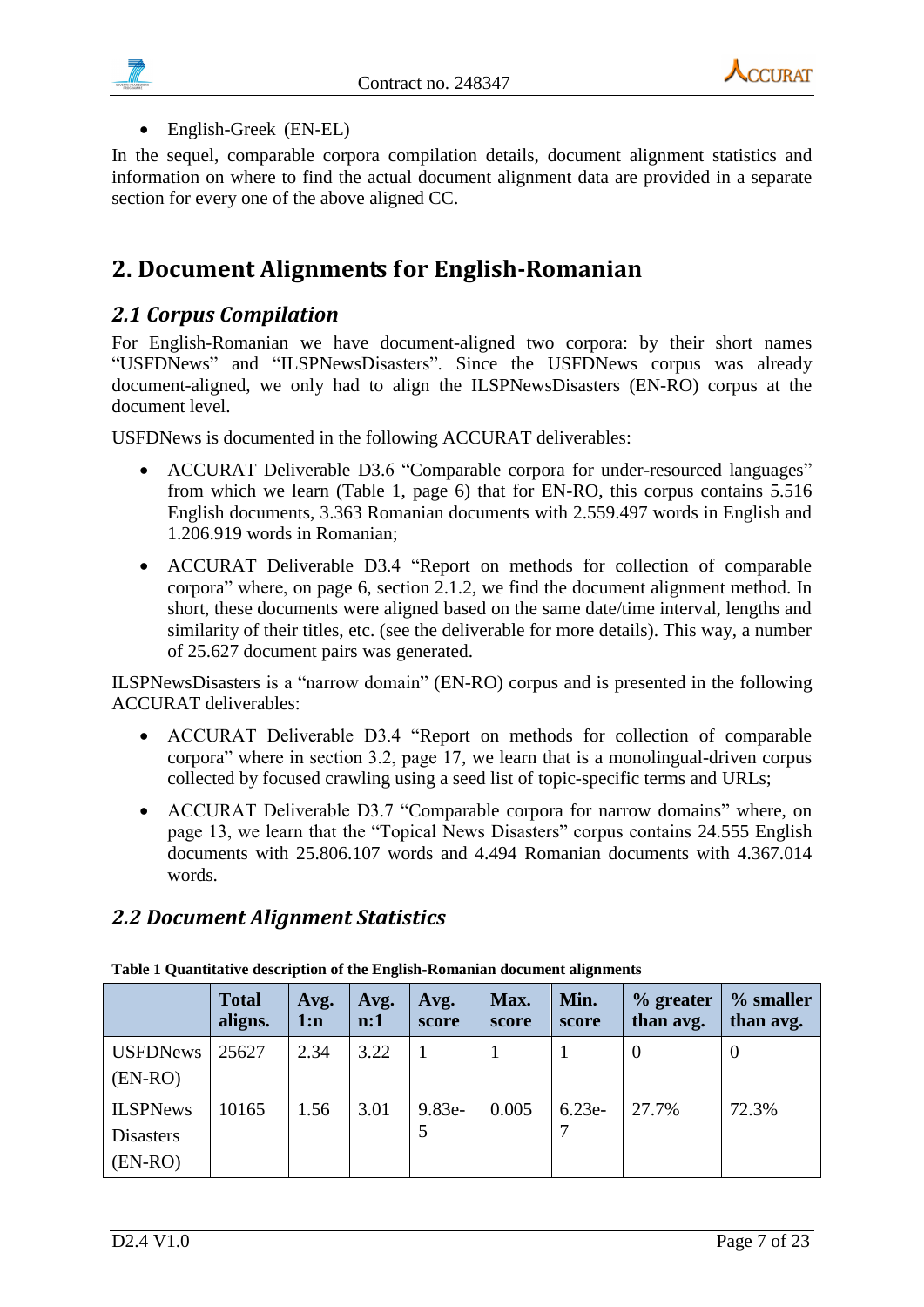

The columns in [Table 1](#page-6-3) above have the following meanings:

- "Total aligns." specifies the total number of document pairs that have been obtained;
- "Avg. 1:n" gives the average number of target documents that align to a single source document. This can be a measure of how weakly comparable the corpus is: the higher this number, the more likely is to deal with a weakly comparable corpus, because a high alignment productivity usually indicates an impossibility of a "sure" alignment;
- "Avg. n:1" gives the average number of source documents that align to a single target document. This is different from the "Avg. 1:n", because EMACC similarity measure is not symmetric;
- "Avg. score" is the average probability score for all document pairs in the alignment;
- "Max/Min. score" shows the maximum and the minimum alignment probabilities from the entire set;
- "% greater/smaller than avg." indicates the percentage of the document pairs that have an alignment probability that is higher/lower than the average "Avg. score". We hypothesise that if the two percentages are highly disproportionate, we are also dealing with a weakly comparable corpus.

ILSPNewsDisasters has been document aligned using EMACC (see ACCURAT Deliverable D2.6 "Toolkit for multi-level alignment and information extraction from comparable corpora", page 39) for which we do not have probability threshold limits as to what accounts for strongly and weakly comparable. Furthermore, EMACC normalizes the probabilities computed over the entire alignment set and thus, any high probability is eventually flattened. USFDNews corpus has been aligned with a technique that does not produce alignment probabilities and, because of this, we assigned the probability "1" to any document pair from the set.

Comparing USFDNews with ILSPNewsDisasters, we can see that they have a similar comparability degree if we are to judge by "Avg. n:1" and "Avg. score" alone. Furthermore, we are inclined to believe that, because of the fact that only 27% of document alignments are higher than the average, that ILSPNewsDisasters corpus is a weakly comparable corpus. The next figure plots the alignment probabilities for ILSPNewsDisasters corpus from the highest to the lowest scaled so that the maximum alignment probability 0.005 becomes 1 (200 times).



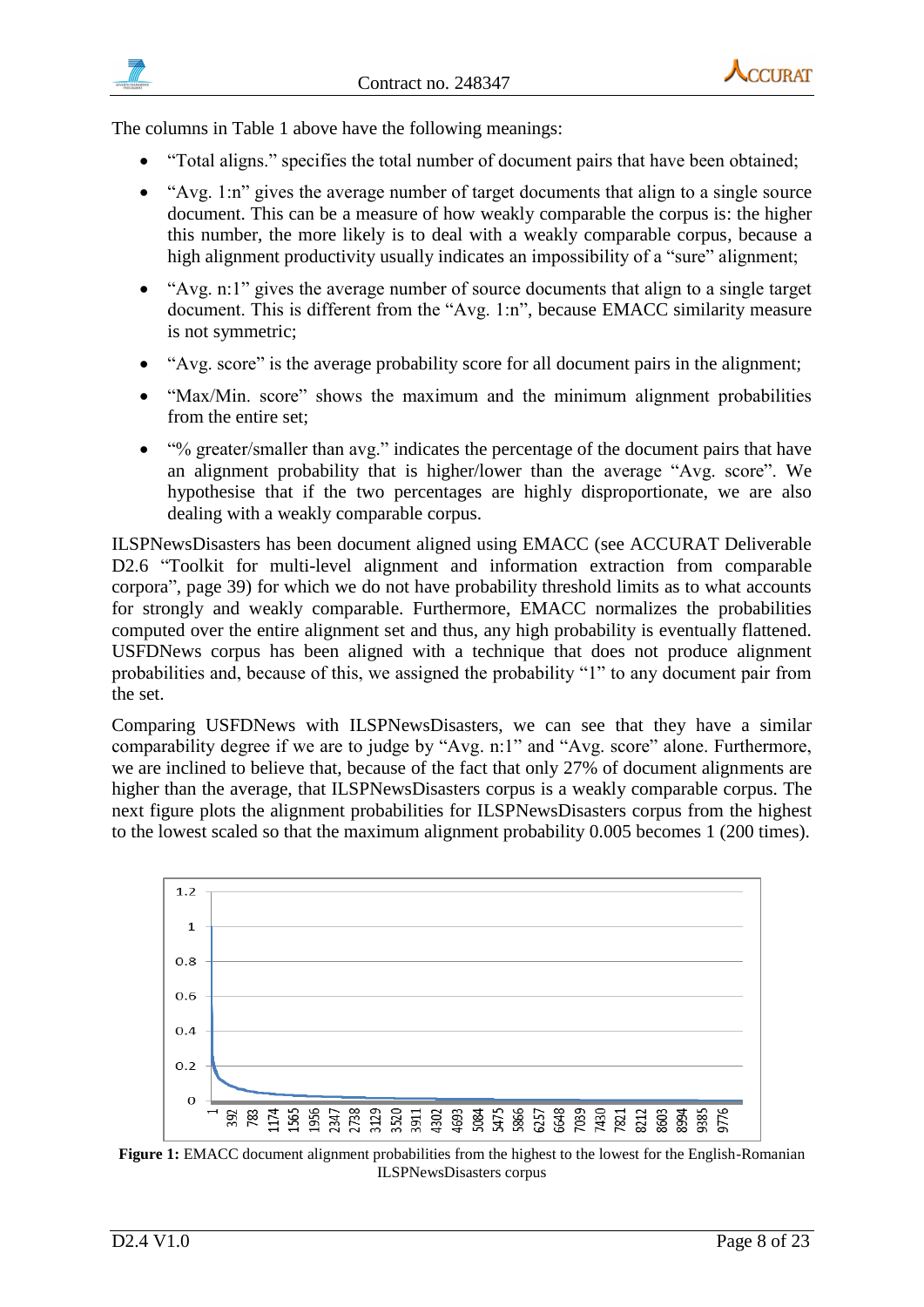



## <span id="page-8-0"></span>*2.3 Document Alignment Location and Format*

The English-Romanian document alignments are found on the ACCURAT FTP Server under the "/WP2/D2.4" directory. Each file name mentions the following:

- pair of source and target languages;
- the algorithm used to align the documents: currently, this can be EMACC ('emacc', see D2.6 "Toolkit for multi-level alignment and information extraction from comparable corpora" section 2.3), ComMetric ('commetric', see D2.6 "Toolkit for multi-level alignment and information extraction from comparable corpora" section 2.1) or its newer version DicMetric ('dicmetric') or the USFD algorithm described in the section 2.1.2 of the D3.4 deliverable ('usfd'). For instance, a document alignment file may read 'en-lv-USFDNews-commetric-docalign.lst' meaning that the source document in a pair is in English, the target document is in Latvian, the processed corpus was called USFDNews and the algorithm used was ComMetric.

A document alignment file contains on each line (ended with the newline character ASCII 0x0A) a document pair along with its alignment score all separated by TAB characters (ASCII 0x09). For instance, a line in that file looks like:

```
ilsp/disasters/en-ro/en/file_94227_cleared.txt <TAB>
ilsp/disasters/en-ro/ro/file_14231_cleared.txt <TAB>
0.005 <NEWLINE>
```
## <span id="page-8-1"></span>**3. Document Alignments for English-German**

## <span id="page-8-2"></span>*3.1 Corpus Compilation*

For the English-German language pair and to be able to support the RBMT system's evaluation for Automotive domain, we have aligned the ILSP Automotive version 2 corpus, called hereafter ILSPAutomotiveV2. This is a narrow domain (EN-DE) corpus that is described by the following deliverables:

- ACCURAT Deliverable D3.4 "Report on methods for collection of comparable corpora", where in section 3.2, page 17, we learn that is a bilingual narrow domain comparable corpus collected by ACCURAT focused crawling tool using a seed list of topic-specific terms and URLs;
- ACCURAT Deliverable D3.7 "Comparable corpora for narrow domains" where, on page 13, we learn that the "Automotive engineering" corpus contains 5.629 English documents with 6.122.805 words and 11.651 German documents with 8.283.115 words.

## <span id="page-8-3"></span>*3.2 Document Alignment Statistics*

**Table 2 Quantitative description of the English-German document alignments**

|               | <b>Total</b><br>aligns. | Avg.<br>1:n | Avg.<br>n:1 | Avg.<br>score | Max.<br>score | Min.<br>score | $\frac{0}{0}$<br>greater<br>than avg. | $\frac{0}{0}$<br>smaller<br>than avg. |
|---------------|-------------------------|-------------|-------------|---------------|---------------|---------------|---------------------------------------|---------------------------------------|
| <b>ILSP</b>   | 16293                   | 16.26       | 11.24       | 0.06          | 0.167         | 0.05          | 36.3%                                 | 63.7%                                 |
| Automotive V2 |                         |             |             |               |               |               |                                       |                                       |
| $(EN-DE)$     |                         |             |             |               |               |               |                                       |                                       |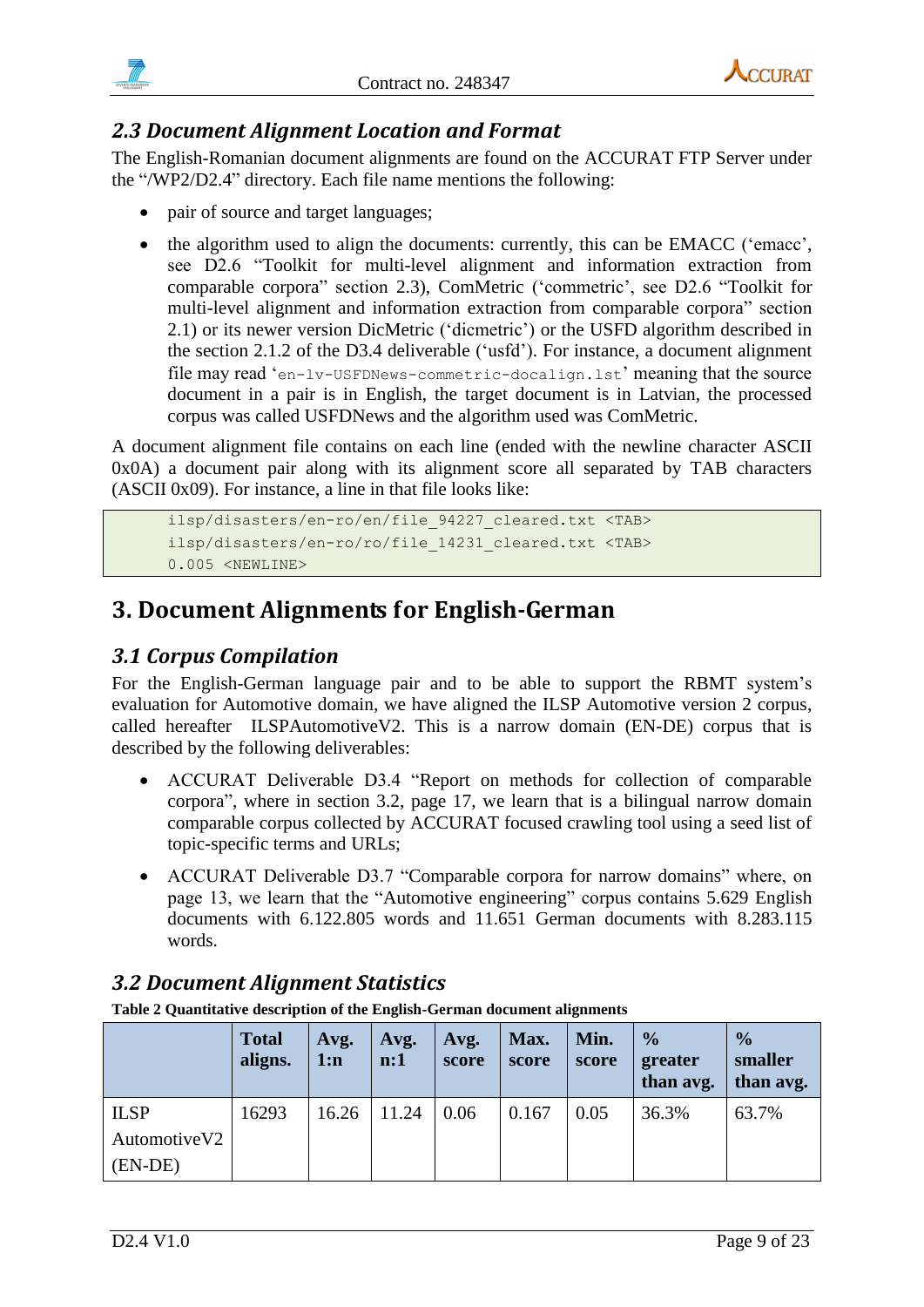

.



The descriptions of the columns are the same as in the case of English-Romanian document alignments. Here we have to mention that due to the anticipated high running time of the parallel data miner, we were forced to select a fraction of the document alignments that EMACC produced for this pair of languages. That is, we selected the top 1% of the produced alignments in the decreasing order of the document alignment probabilities, a step which produced the 16.293 figure reported in Table 2. The next figure plots the distribution of the sorted alignment probabilities scaled so that the maximum value of 0.167 becomes 1 (6 times)



**Figure 2:** Top 1% of the EMACC document alignment probabilities from the highest to the lowest for the English-German ILSPAutomotiveV2 corpus

Judging the 36.6% of alignments that have an alignment probability above the average and the 16 target documents per a source document value, we may also conclude that we are dealing with a weakly comparable corpus. The fact that the lowest alignment probability is much larger by comparison with the English-Romanian case is a result of having used here only the top 1% of the alignments produced by EMACC.

#### <span id="page-9-0"></span>*3.3 Document Alignment Location and Format*

The English-German document alignments are found on the ACCURAT FTP Server under the "/WP2/D2.4" directory. File name conventions and format are the same as in case of English-Romanian document alignments from section 2.3.

For instance, a line in the 'en-de-ILSPAutomotiveV2-emacc-docalign.lst' file looks like

```
automotive-v2/en-de/en/file_11015_cleared.txt <TAB>
automotive-v2/en-de/de/file_117520_cleared.txt <TAB>
0.0835987674256443 <NEWLINE>
```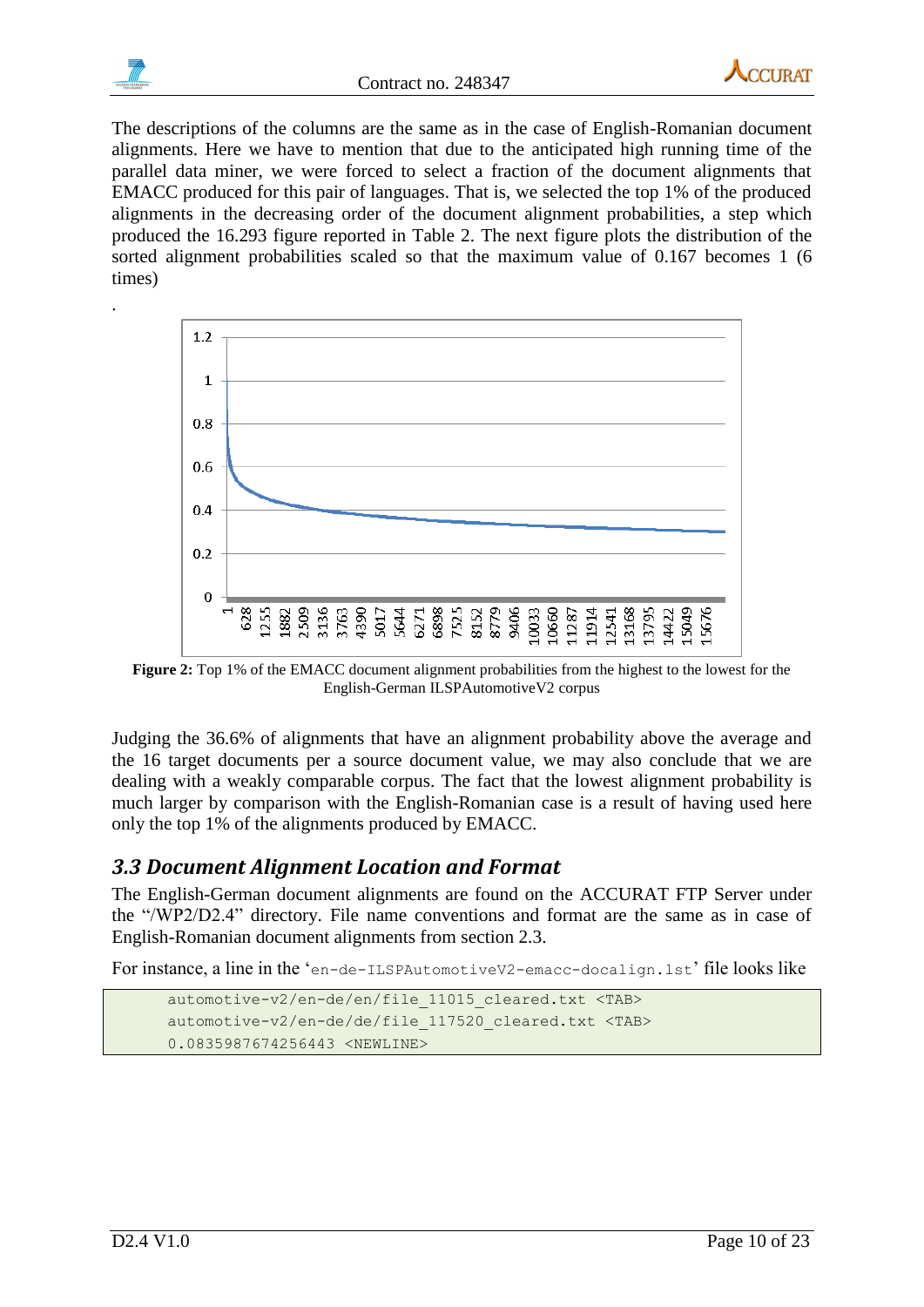



## <span id="page-10-0"></span>**4. Document Alignments for English-Slovenian**

## <span id="page-10-1"></span>*4.1 Corpus Compilation*

For English-Slovenian we have document-aligned the EN-SL part of the USFDNews corpus in order to test the document alignment tools. USFDNews is presented in the following ACCURAT deliverables:

- ACCURAT Deliverable D3.6 "Comparable corpora for under-resourced languages", from which we learn (Table 1, page 6) that for EN-SL, this corpus contains 2.237 English documents, 1.225 Slovenian documents with 1.043.117 words in English and 299.700 words in Slovenian;
- ACCURAT Deliverable D3.4 "Report on methods for collection of comparable corpora" where, at page 6, section 2.1.2 we find the document alignment method. Basically, these documents were aligned based on the same date/time interval, lengths and similarity of their titles, etc. (see the deliverable for more details). This way, a number of 3.642 document pairs were generated.

#### <span id="page-10-2"></span>*4.2 Document Alignment and Statistics*

|                                              | <b>Total</b><br>aligns. | Avg.<br>1:n  | Avg.<br>$\mathbf{n:1}$ | Avg.<br>score  | Max.<br>score  | Min.<br>score  | $\frac{0}{0}$<br>greater<br>than avg. | $\frac{0}{0}$<br>smaller<br>than avg. |
|----------------------------------------------|-------------------------|--------------|------------------------|----------------|----------------|----------------|---------------------------------------|---------------------------------------|
| <b>USFDNews</b><br>$(EN-SL)$<br><b>EMACC</b> | 1174                    | $\mathbf{1}$ | 1                      | $1.07e-$<br>12 | $3.75e-$<br>11 | $2.62e-$<br>16 | 20.5%                                 | 79.5%                                 |
| <b>USFDNews</b><br>$(EN-SL)$<br>ComMetric    | 348                     | 1.77         | $\overline{4}$         | 0.56           | 0.79           | 0.5            | 35.4%                                 | 64.6%                                 |
| <b>USFDNews</b><br>$(SL-EN)$<br><b>EMACC</b> | 1174                    | $\mathbf{1}$ |                        | $1.09e-$<br>12 | $6.02e-$<br>11 | $2.61e-$<br>16 | 20.4%                                 | 79.6%                                 |
| <b>USFDNews</b><br>$(SL-EN)$<br>ComMetric    | 145                     | 3.45         | 1.06                   | 0.56           | 0.77           | 0.5            | 34.5%                                 | 65.5%                                 |

**Table 3 Quantitative description of the English-Slovenian and Slovenian-English document alignments**

EMACC was run with the default settings and these settings imposed the generation of 1:1 document alignments which do not correctly reflect the nature of this corpus. Only 20% of the alignments are above the average and approx. 34% in the case of the ComMetric algorithm. These values also suggest that we are dealing with a weakly comparable corpus.

Figures 3 and 4 plot the alignment probabilities sorted in descending order. ComMetric ran with 0.5 document alignment probability threshold (only document pairs with probability over 0,5 are output) and this is why its distribution does not resemble the EMACC one.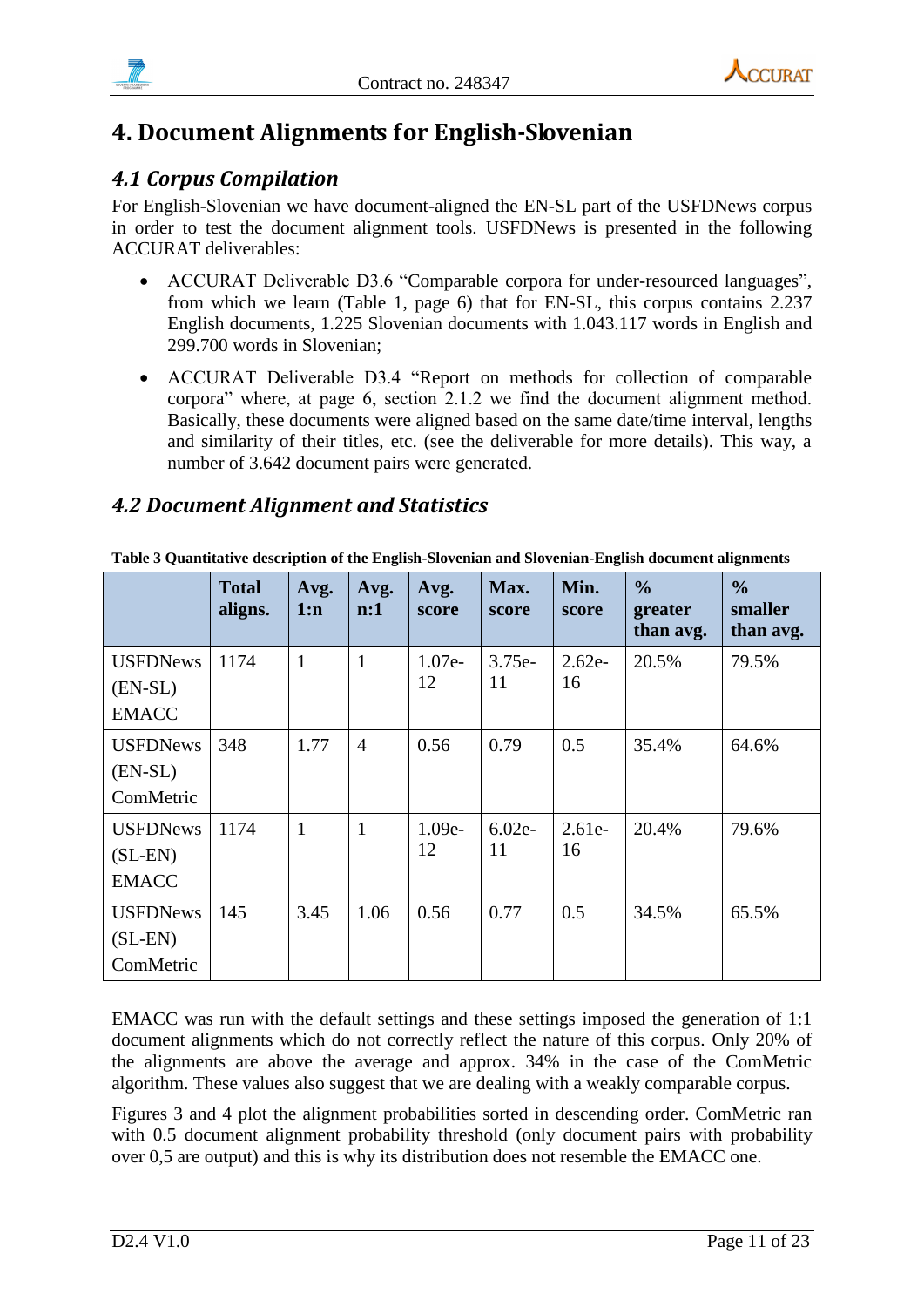



#### <span id="page-11-0"></span>*4.3 Document Alignment Location and Format*

The English-Slovenian and Slovenian-English document alignments are found on the ACCURAT FTP Server under the "/WP2/D2.4" directory. File name conventions and format are the same as in case of English-Romanian document alignments from section 2.3.

For instance, a line in the 'en-sl-USFDNews-emacc-docalign.lst' file looks like

```
newCrawl13-06-11\en-sl\en\file_en_3.txt <TAB>
newCrawl13-06-11\en-sl\sl\file_sl_2.txt <TAB>
3.75143816e-11 <NEWLINE>
```


## <span id="page-11-1"></span>**5. Document Alignments for English-Latvian**

#### <span id="page-11-2"></span>*5.1 Corpus Compilation*

The following corpora have been document aligned in English-Latvian using ComMetric or its newer version, DicMetric:

- ILSPNewsDisaster (EN-LV) (aligned with ComMetric), which, according to deliverable D3.7 "Comparable corpora for narrow domains", has 24.555 documents in English with 25.806.107 words and 2.354 documents in Latvian with 1.812.255 words;
- ILSPNewsPolitical (EN-LV) (aligned with DicMetric) which, from deliverable D3.7, is known to include 9.494 documents in English with 24.939.703 words and 2.614 documents in Latvian with 6.617.927 words;
- ILSPNewsSports (EN-LV) (aligned with DicMetric) which, from the same deliverable, we find that it contains 6.936 documents in English with 8.818.092 words and 2.867 Latvian documents with 2.579.763 words;
- ILSPNewsTechnological (EN-LV) (aligned with ComMetric) which, from the aforementioned deliverable, we learn that it has 34.947 documents in English with 25.773.623 words and 2.534 Latvian documents with 3.126.694 words;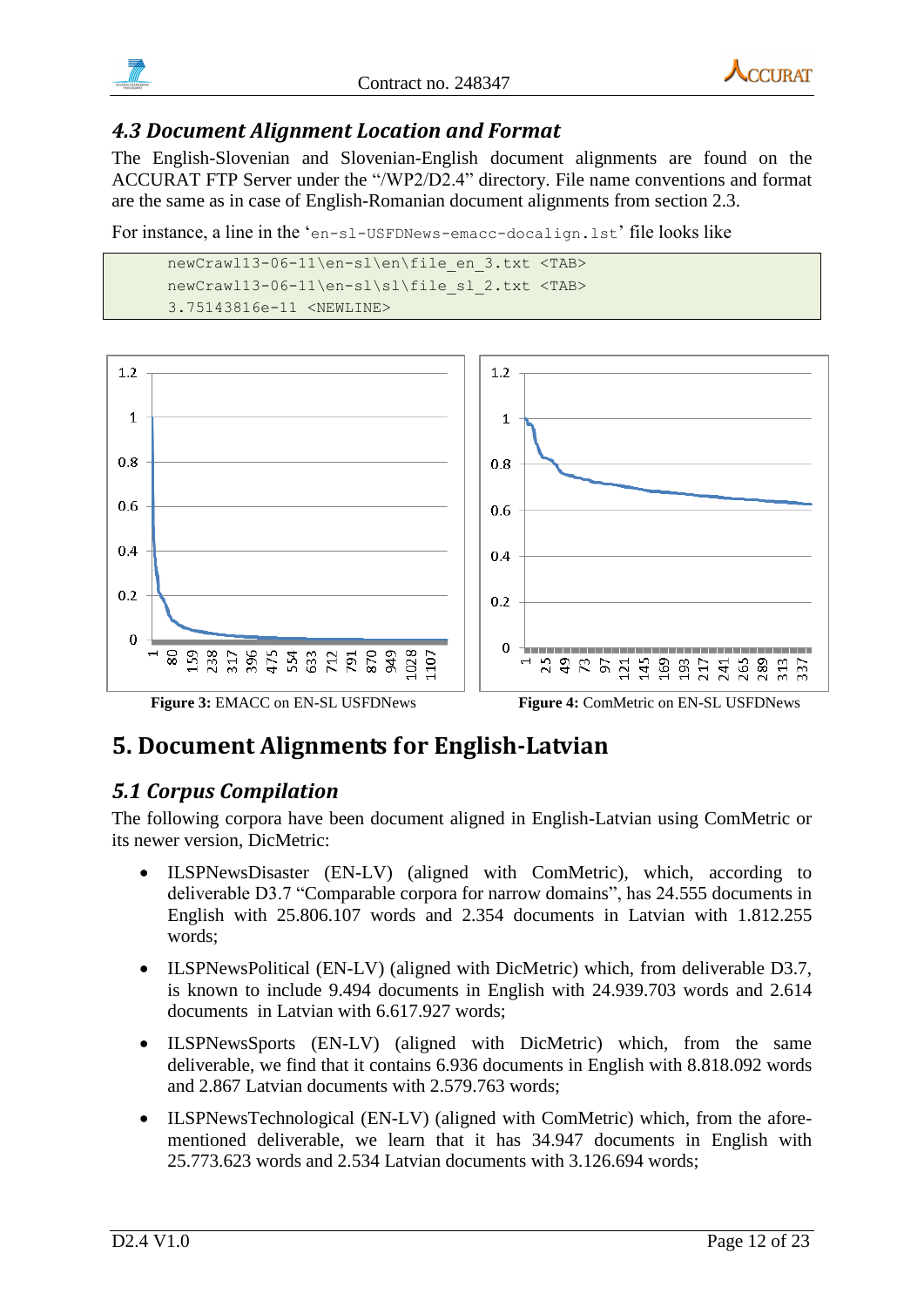

- ILSPRenewableEnergy (EN-LV) (aligned with ComMetric) corpus which contains 14.745 English documents with 18.925.084 words and 431 Latvian documents with 445.771 words according to the same D3.7 document;
- ILSPITLocalisation corpus (EN-LV) (aligned with ComMetric) with 7.723 English documents containing 4.207.731 words and 1.086 Latvian documents with 1.542.631 words (source: D3.7);
- USFDNews (EN-LV) (alignments provided with the corpus) corpus which, according to the ACCURAT Deliverable D3.6 "Comparable corpora for under-resourced languages", has 1.621 documents in English with 839.807 words and 770 documents in Latvian with 203.173 words.

The ILSP corpora are narrow domain bilingual corpora and have been collected by launching two focused monolingual crawlings ,while USFD corpora have been collected with the multilingual criteria in mind.

## <span id="page-12-0"></span>*5.2 Document Alignment and Statistics*

**Table 4 English-Latvian document alignments: quantitative analysis of the corpora type.**

|                                                  | <b>Total</b><br>aligns. | Avg.<br>1:n | Avg.<br>n:1 | Avg.<br>score | Max.<br>score | Min.<br>score | $\frac{0}{0}$<br>greater<br>than avg. | $\frac{0}{0}$<br>smaller<br>than avg. |
|--------------------------------------------------|-------------------------|-------------|-------------|---------------|---------------|---------------|---------------------------------------|---------------------------------------|
| <b>ILSPNews</b><br><b>Disasters</b><br>$(EN-LV)$ | 2911                    | 2.13        | 15.40       | 0.64          | 0.88          | 0.6           | 35.4%                                 | 64.6%                                 |
| <b>ILSPNews</b><br>Political<br>$(EN-LV)$        | 870                     | 2.6         | 4.39        | 0.63          | 0.87          | 0.6           | 35.2%                                 | 64.8%                                 |
| <b>ILSPNews</b><br><b>Sports</b><br>$(EN-LV)$    | 35                      | 1.94        | 2.05        | 0.66          | 0.82          | 0.6           | 42.8%                                 | 57.2%                                 |
| <b>ILSPNews</b><br>Technology<br>$(EN-LV)$       | 18595                   | 4.41        | 55.34       | 0.63          | 0.91          | 0.6           | 39.2%                                 | 60.8%                                 |
| <b>ILSP</b><br>Renewable<br>Energy<br>$(EN-LV)$  | 2400                    | 2.32        | 104.34      | 0.65          | 0.85          | 0.6           | 39.8%                                 | 60.2%                                 |
| <b>ILSP</b><br>ITLocalisation<br>$(EN-LV)$       | 5335                    | 3.15        | 13.47       | 0.56          | 0.97          | 0.5           | 38.4%                                 | 61.6%                                 |
| <b>USFD</b><br><b>News</b><br>$(EN-LV)$          | 7399                    | 1.50        | 3.16        | $\mathbf{1}$  | $\mathbf{1}$  | $\mathbf{1}$  | $\overline{0}$                        | $\overline{0}$                        |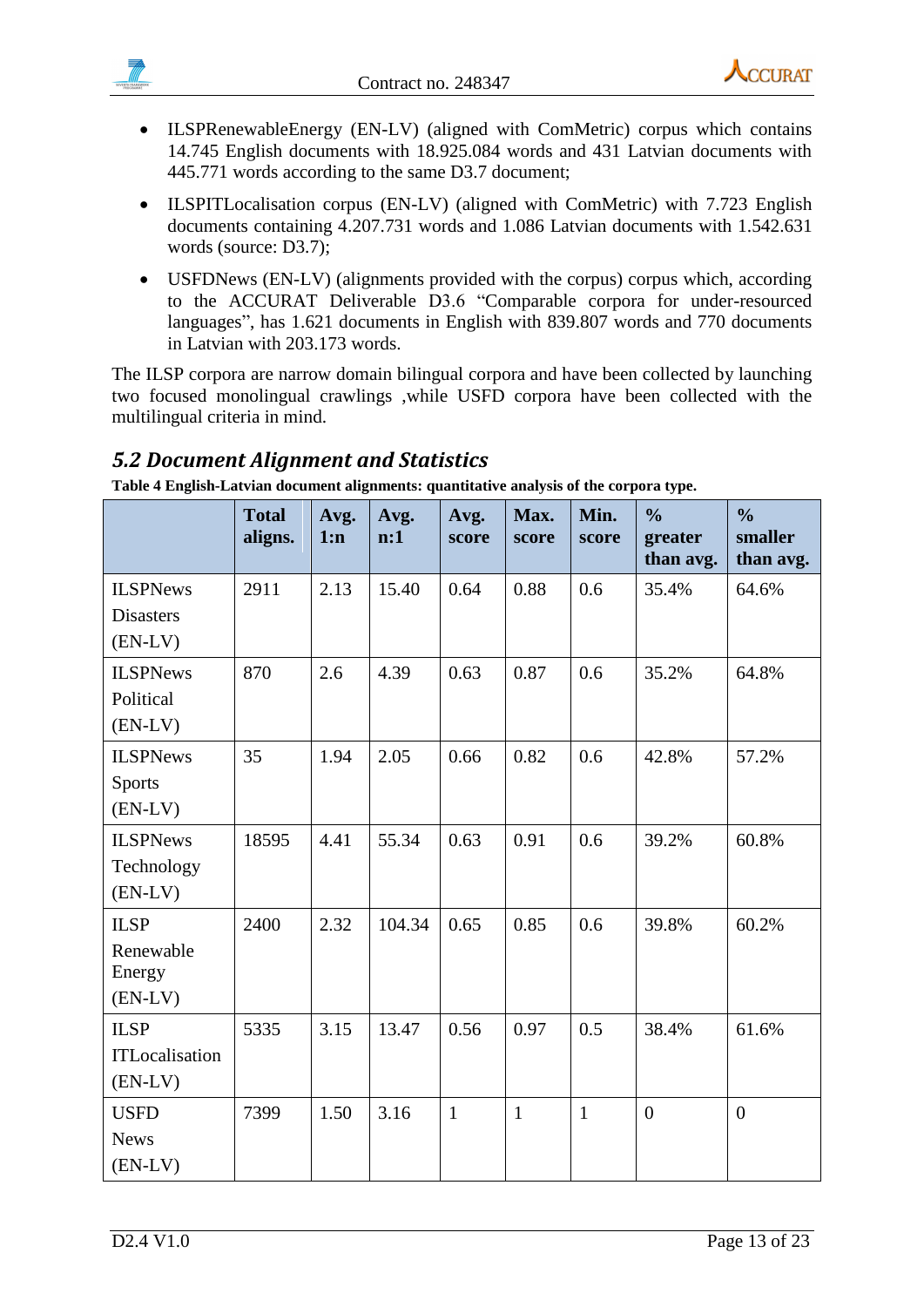



Studying the values from Table 4 we once again arrive at the conclusion that we dealt with weakly comparable corpora. It's clear that with an alignment productivity of 104 or 55 source documents per target document, in case of ILSPRenewableEnergy and ILSPNewsTechnological, we speak of weakly comparable corpora or about documents that are almost identical in the source language. And, because of the threshold (0.6 or 0.5) that was imposed at the document alignment stage, a clear picture of alignment probability distribution is not ready. We suspect that without the threshold, this distribution would look like the one in Figure 3. The USFDNews corpus was pre-aligned by USFD using techniques described in D3.4.

## <span id="page-13-0"></span>*5.3 Document Alignment Location and Format*

The English-Latvian document alignments are found on the ACCURAT FTP Server under the "/WP2/D2.4" directory. File name conventions and format are the same as in case of English-Romanian document alignments from section 2.3.

For instance, a line in the 'en-lv-ILSPNewsDisasters-commetric-docalign.lst' file looks like





**Figure 5:** English-Latvian document alignments on ILSPNewsDisasters corpus. The shape of the alignment probability distribution for the rest of the ILSP corpora is the same except for ILSPITLocalisation.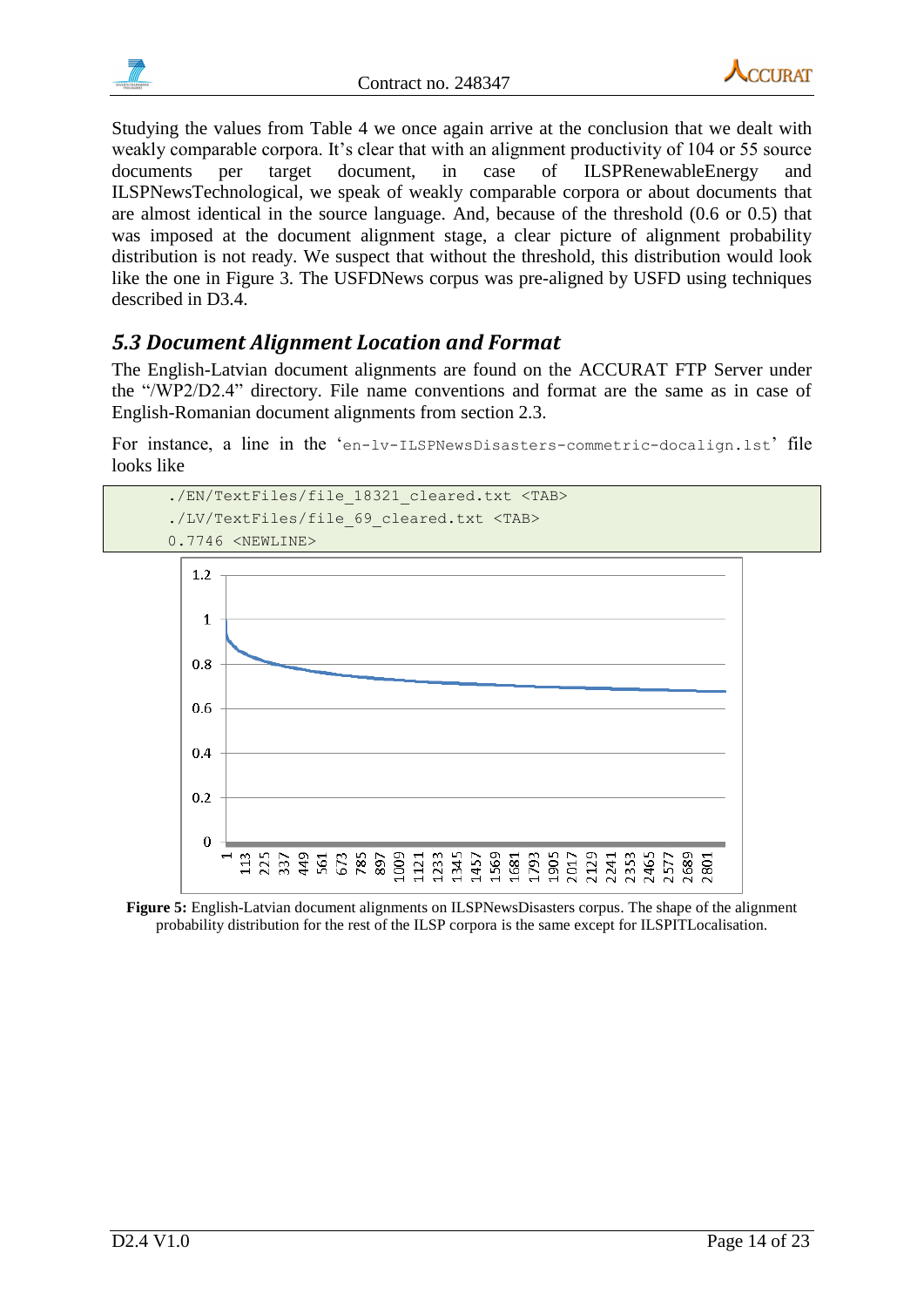



**Figure 6:** English-Latvian document alignments on ILSPITLocalisation corpus.

## <span id="page-14-0"></span>**6. Document Alignments for English-Lithuanian**

## <span id="page-14-1"></span>*6.1 Corpus Compilation*

The following corpora have been document aligned in English-Lithuanian using ComMetric or its newer version, DicMetric:

- ILSPNewsDisaster (EN-LT) (aligned with ComMetric) which, from deliverable D3.7 "Comparable corpora for narrow domains", we learn that it has 24.555 documents in English with 25.806.107 words and 3.000 documents in Lithuanian with 2.743.245 words;
- ILSPNewsPolitical (EN-LT) (aligned with DicMetric) which, from deliverable D3.7, we learn that it has 9.494 documents in English with 24.939.703 words and 888 documents in Lithuanian with 1.569.048 words;
- ILSPNewsSports (EN-LT) (aligned with DicMetric) which, from the same deliverable, we find that it has 6.936 documents in English with 8.818.092 words and 3.479 Lithuanian documents with 3.479.530 words;
- ILSPNewsTechnological (EN-LT) (aligned with ComMetric) which, from the aforementioned deliverable, we learn that it has 34.947 documents in English with 25.773.623 words and 3.285 Lithuanian documents with 2.564.797 words;
- ILSPRenewableEnergy (EN-LT) (aligned with ComMetric) corpus which has 14.745 English documents with 18.925.084 words and 467 Lithuanian documents with 614.997 words according to the same D3.7 document;
- USFDNews (aligned with ComMetric) corpus which, according to the ACCURAT Deliverable D3.6 "Comparable corpora for under-resourced languages", has 1.225 documents in English with 579.199 words and 568 documents in Lithuanian with 166.856 words.

The ILSP corpora are narrow domain corpora and have been collected monolingually while USFD corpora have been collected with the multilingual criteria in mind.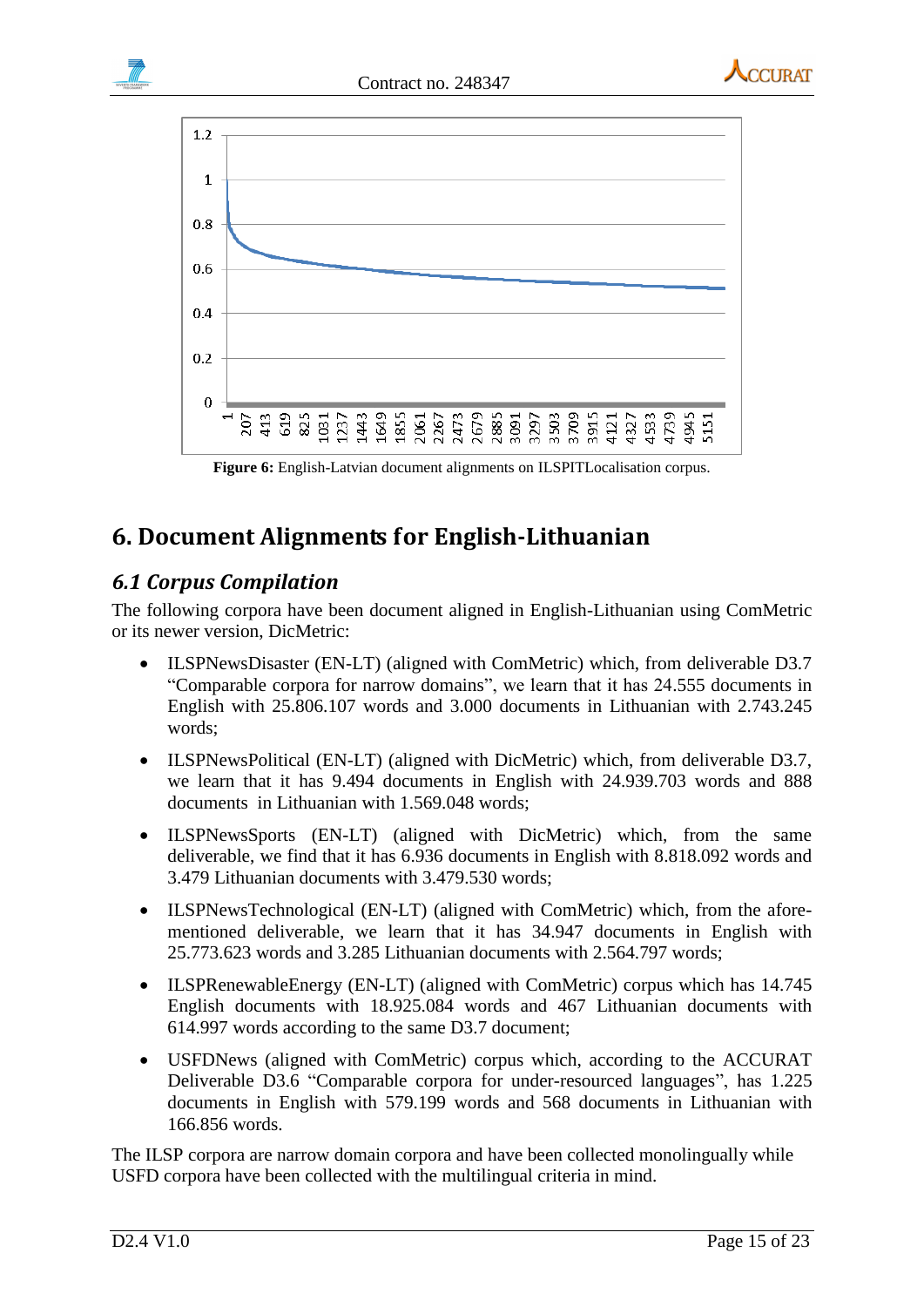



## <span id="page-15-0"></span>*6.2 Document Alignment and Statistics*

|                                                  | <b>Total</b><br>aligns. | Avg.<br>1:n | Avg.<br>n:1 | Avg.<br>score | Max.<br>score | Min.<br>score | $\frac{0}{0}$<br>greater<br>than avg. | $\frac{0}{0}$<br>smaller<br>than avg. |
|--------------------------------------------------|-------------------------|-------------|-------------|---------------|---------------|---------------|---------------------------------------|---------------------------------------|
| <b>ILSPNews</b><br><b>Disasters</b><br>$(EN-LT)$ | 15503                   | 6.97        | 35.72       | 0.63          | 0.86          | 0.6           | 40%                                   | 60%                                   |
| <b>ILSPNews</b><br>Political<br>$(EN-LT)$        | 131                     | 1.45        | 2.56        | 0.64          | 0.82          | 0.6           | 36.6%                                 | 63.4%                                 |
| <b>ILSPNews</b><br><b>Sports</b><br>$(EN-LT)$    | 90                      | 3           | 1.25        | 0.63          | 0.77          | 0.6           | 37.8%                                 | 62.2%                                 |
| <b>ILSPNews</b><br>Technology<br>$(EN-LT)$       | 18893                   | 5.29        | 47.23       | 0.63          | 0.86          | 0.6           | 39%                                   | 61%                                   |
| <b>ILSP</b><br>Renewable<br>Energy<br>$(EN-LT)$  | 7886                    | 4.52        | 88.6        | 0.65          | 0.86          | 0.6           | 40.5%                                 | 59.5%                                 |
| <b>USFD</b><br><b>News</b><br>$(EN-LT)$          | 1053                    | 3           | 4.53        | 0.55          | 0.9           | 0.5           | 34.95%                                | 65.05%                                |

**Table 5 English-Lithuanian document alignments: quantitative analysis of the corpora type.**

For English-Lithuanian, the shape of the alignment probability distribution is identical as in the case of English-Latvian so, we are also inclined to believe that we deal with weakly comparable corpora. A notable difference is that the English-Lithuanian USFDNews corpus has been aligned with the ComMetric algorithm and thus, our intuition that USFDNews will have the same distribution as the ILSP corpora is supported by the evidence in Figure 8.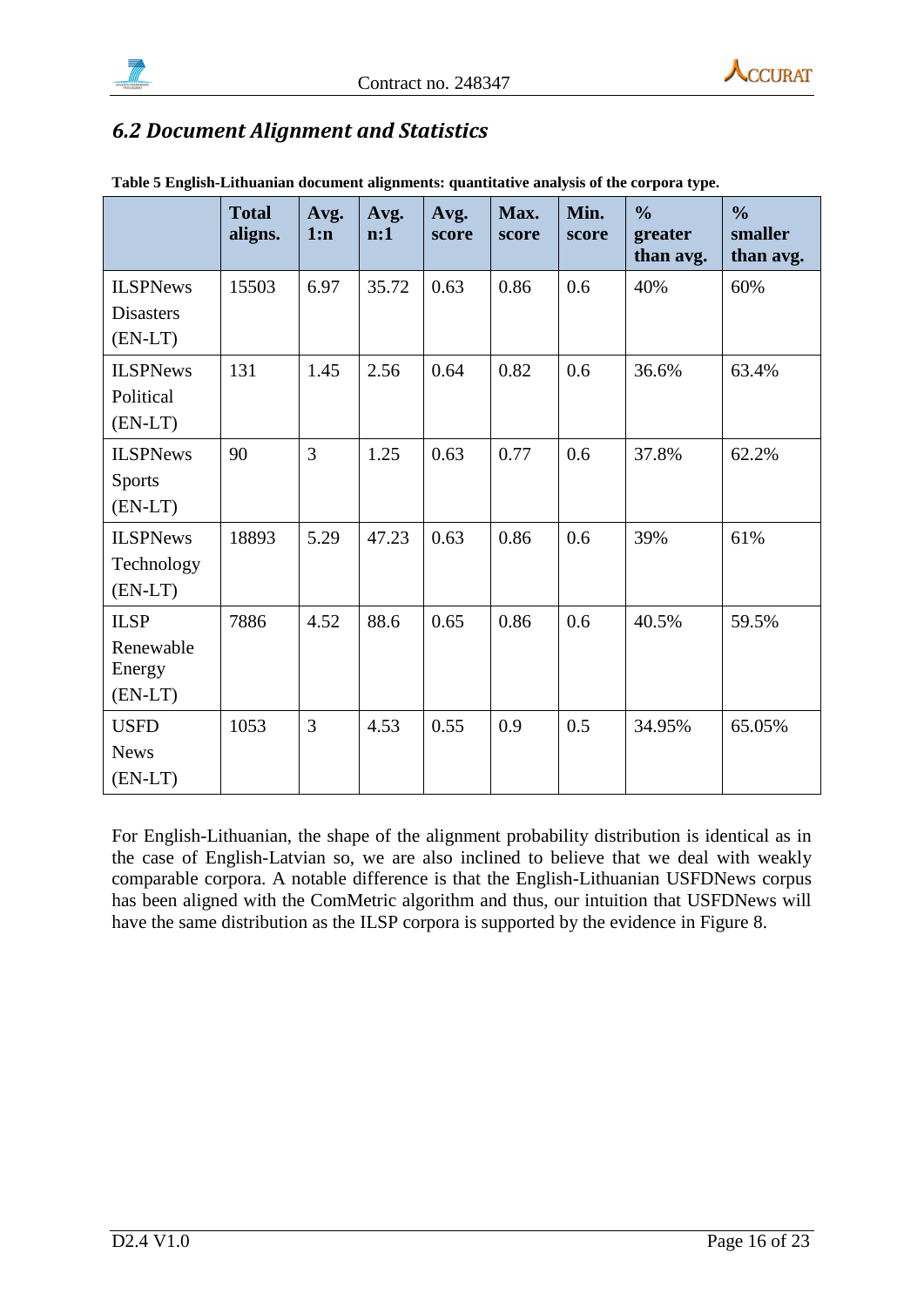





**Figure 7:** English-Lithuanian document alignments on ILSPNewsDisasters corpus. The shape of the alignment probability distribution for the rest of the ILSP corpora is the same.



**Figure 8:** English-Lithuanian document alignments on USFDNews corpus.

## <span id="page-16-0"></span>*6.3 Document Alignment Location and Format*

The English-Lithuanian document alignments are found on the ACCURAT FTP Server under the "/WP2/D2.4" directory. File name conventions and format are the same as in case of English-Romanian document alignments from section 2.3.

For instance, a line in the 'en-lt-ILSPNewsDisasters-commetric-docalign.lst' file looks like

```
./EN/Texts/file_55693_cleared.txt <TAB>
./LT/Texts/file_105255_cleared.txt <TAB>
0.7421 <NEWLINE>
```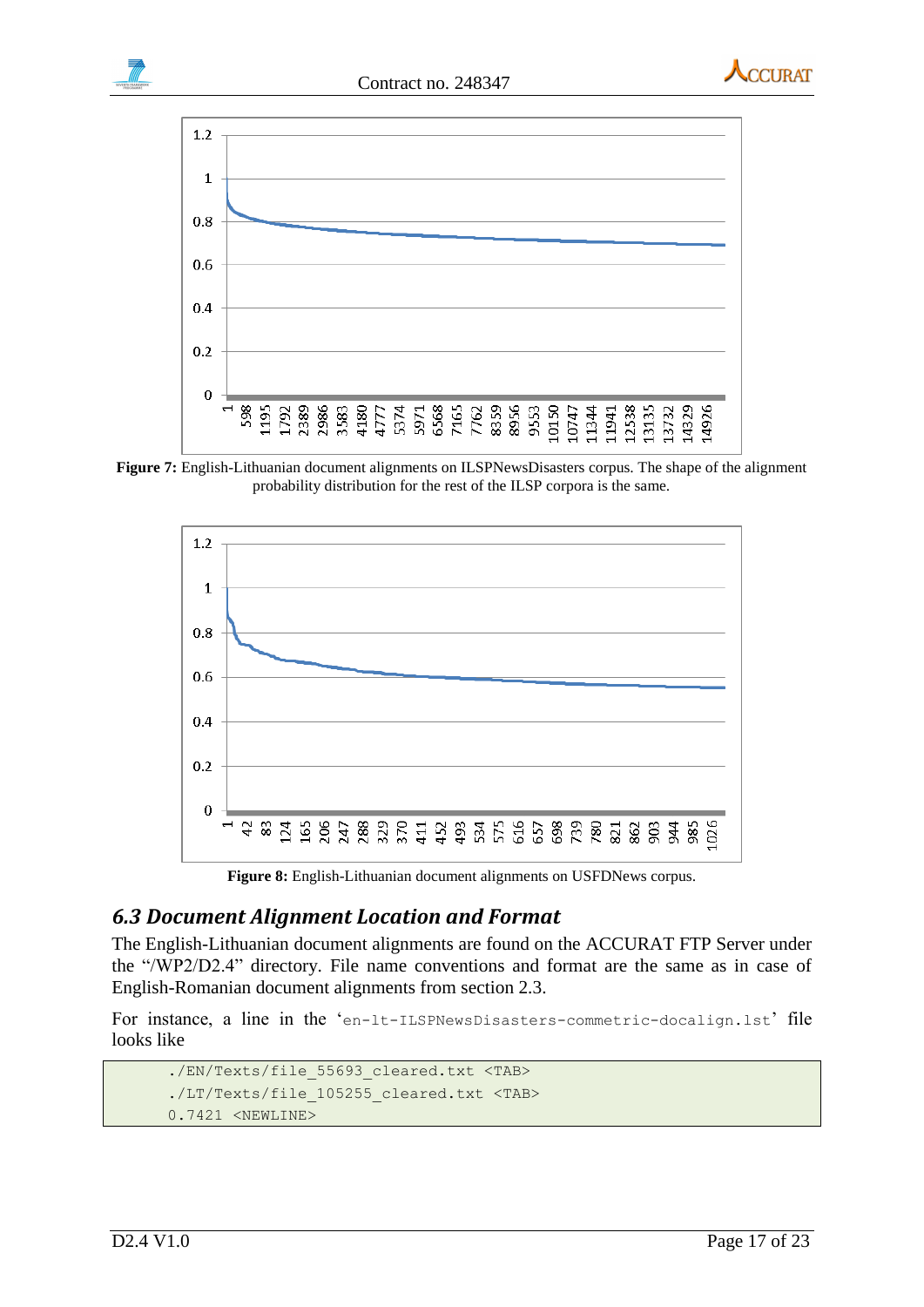

## <span id="page-17-0"></span>**7. Document Alignments for English-Estonian**

## <span id="page-17-1"></span>*7.1 Corpus Compilation*

We have aligned the ILSPRenewableEnergy narrow domain (EN-ET) corpus and the USFDNews corpus. These corpora are characterized as follows:

- ILSPRenewableEnergy (EN-ET) (aligned with ComMetric) has 14.745 English documents with 18.925.084 words and 811 Estonian documents with 734.699 words according to ACCURAT Deliverable D3.7 "Comparable corpora for narrow domains";
- USFDNews (EN-ET) (aligned with ComMetric), according to the ACCURAT Deliverable D3.6 "Comparable corpora for under-resourced languages", has 661 documents in English with 292.130 words and 254 documents in Lithuanian with 37.274 words.

## <span id="page-17-2"></span>*7.2 Document Alignment and Statistics*

|                                                      | <b>Total</b><br>aligns. | Avg.<br>1:n | Avg.<br>$\mathbf{n:1}$ | Avg.<br>score | Max.<br>score | Min.<br>score | $\frac{1}{2}$<br>greater<br>than avg. | $\frac{1}{2}$<br>smaller<br>than avg. |
|------------------------------------------------------|-------------------------|-------------|------------------------|---------------|---------------|---------------|---------------------------------------|---------------------------------------|
| <b>ILSP</b><br>Renewable<br>Energy                   | 3777                    | 3.11        | 151.08                 | 0.64          | 0.85          | 0.6           | 40.3%                                 | 59.7%                                 |
| $(EN-ET)$<br><b>USFD</b><br><b>News</b><br>$(EN-ET)$ | 214                     | 1.13        | 2.4                    | 0.57          | 0.99          | 0.5           | 41.6%                                 | 58.4%                                 |

**Table 6 English-Estonian document alignments: quantitative analysis of the corpora type.**

The situation for English-Estonian is not different than what we have seen so far. Figures 9 and 10 suggest that the aligned corpora are weakly comparable.

#### <span id="page-17-3"></span>*7.3 Document Alignment Location and Format*

The English-Estonian document alignments are found on the ACCURAT FTP Server under the "/WP2/D2.4" directory. File name conventions and format are the same as in case of English-Romanian document alignments from section 2.3.

For instance, a line in the 'en-et-USFDNews-commetric-docalign.lst' file looks like

```
./newCrawl15-09-11/en-et/en/file_en_197.txt <TAB>
./newCrawl15-09-11/en-et/et/file et 62.txt <TAB>
0.707 <NEWLINE>
```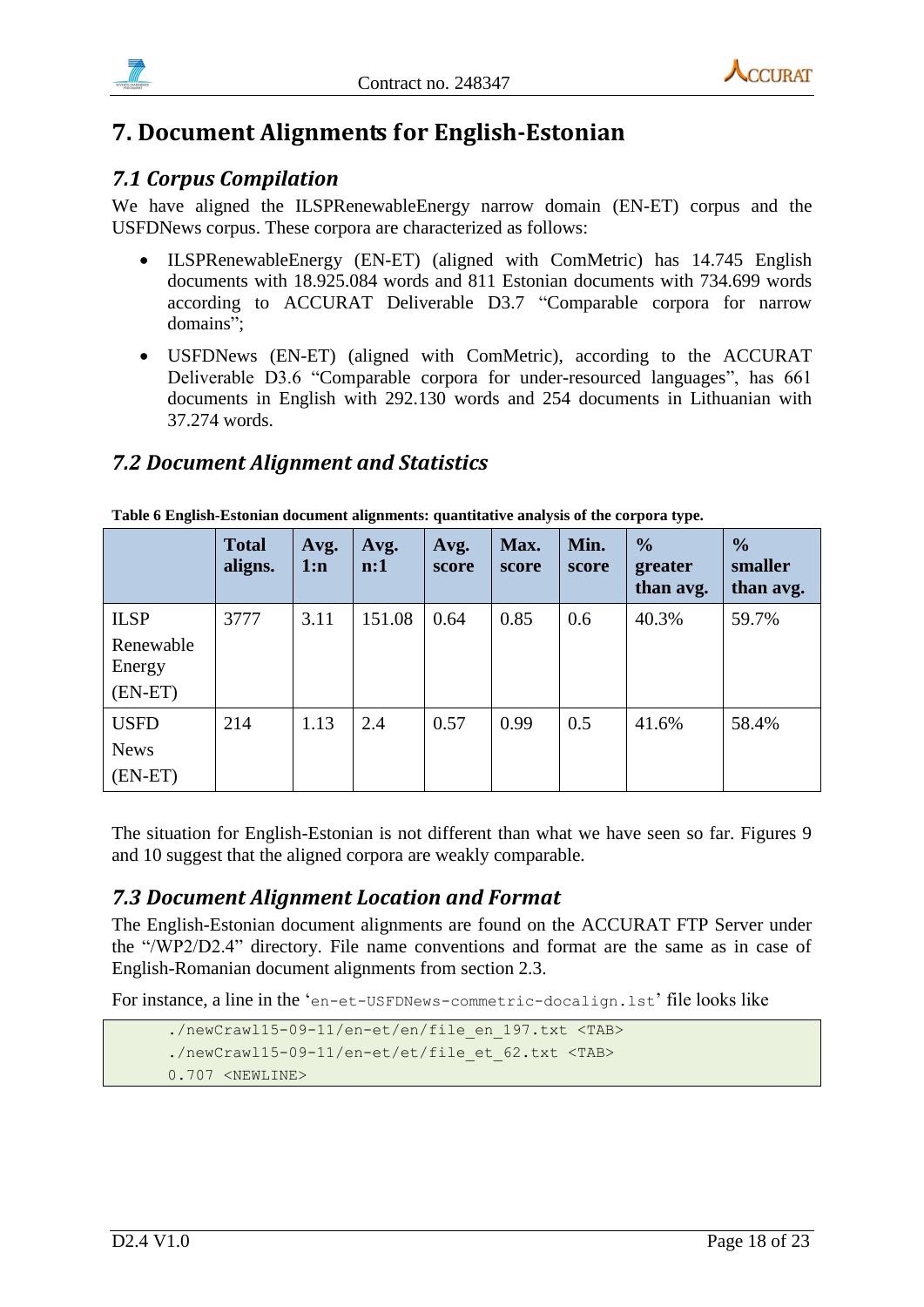

**Figure 9:** English-Estonian document alignments on ILSPRenewableEnergy corpus.



**Figure 10:** English-Estonian document alignments on USFDNews corpus.

## <span id="page-18-0"></span>**8. Document Alignments for English-Greek**

#### <span id="page-18-1"></span>*8.1 Corpus Compilation*

For aligning English – Greek (EN-EL) documents, two bilingual comparable corpora have been used: one on the Topical News – Disasters narrow domain and another on News domain in general. These corpora are abbreviated as ILSPNewsDisasters and USFDNews and are briefly described as follows:

 ILSPNewsDisasters (EN-EL) includes 24.555 English documents comprising of 25.806.107 tokens and 5.512 Greek documents comprising of 8.753.473 tokens. This bilingual comparable corpus is further documented in the ACCURAT Deliverable D3.7 "Comparable corpora for narrow domains".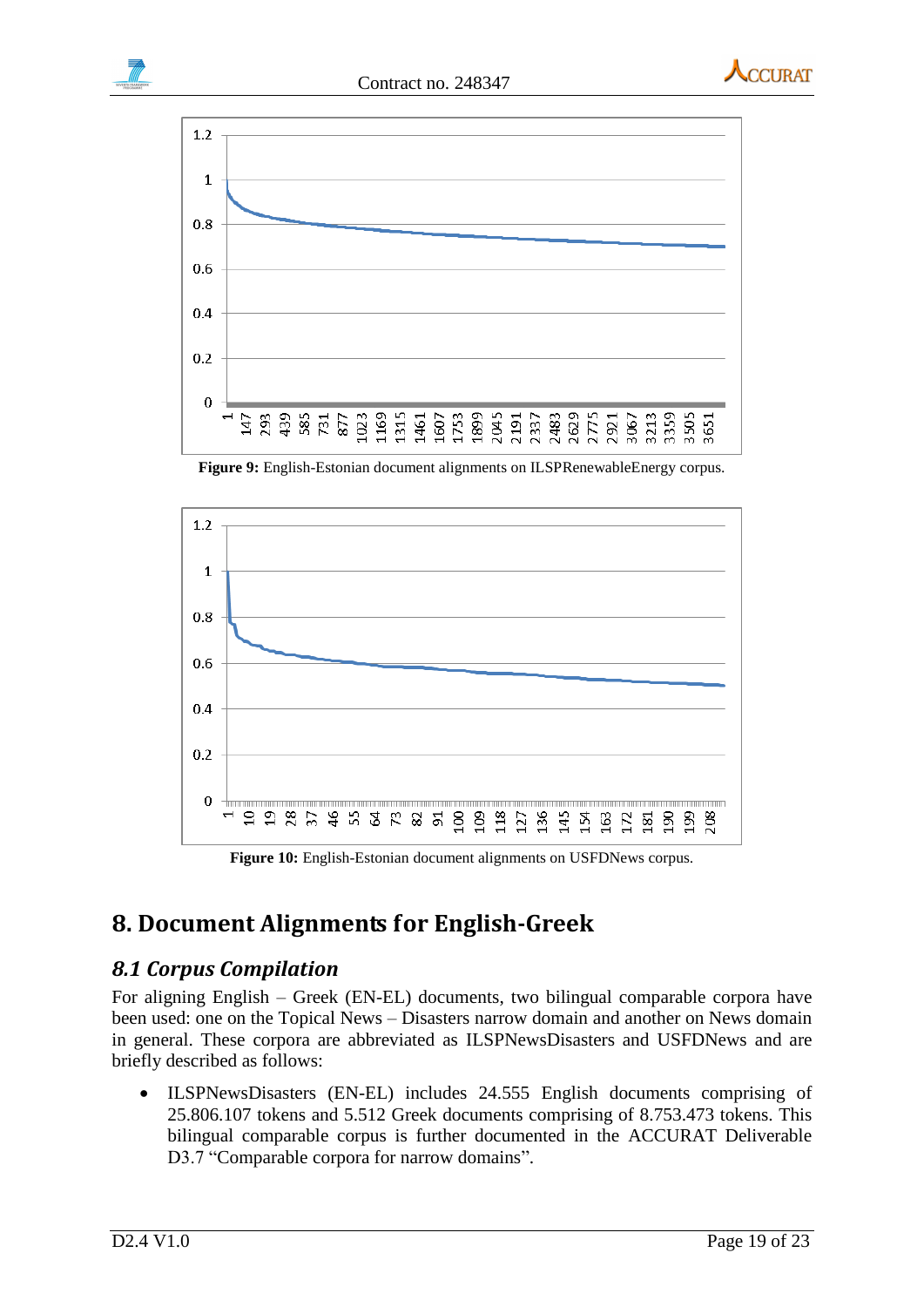



 USFDNews corpus (EN-EL) contains crawled data from various internet news sites, as detailed in the ACCURAT Deliverable D3.6 "Comparable corpora for underresourced languages". For the EN-EL documents alignment task the most recent crawled data have been used, that is 2.936 EN documents containing 1.287.598 words and 1.603 EL documents containing 350.456 words.

Both corpora have been document - aligned by means of the DicMetric tool. Only EN-EL document pairs that received a minimum of 0.3 comparability score (alignment probability) have been considered for the statistics given in Table 7 that follows.

## <span id="page-19-0"></span>*8.2 Document Alignment and Statistics*

|                                       | <b>Total</b><br>aligns. | Avg.<br>1:n | Avg.<br>$\mathbf{n:1}$ | Avg.<br>score | Max.<br>score | Min.<br>score | $\frac{6}{6}$<br>greater<br>than<br>avg. | $\frac{0}{0}$<br>smaller<br>than<br>avg. |
|---------------------------------------|-------------------------|-------------|------------------------|---------------|---------------|---------------|------------------------------------------|------------------------------------------|
| <b>ILSPNewsDisasters</b><br>$(EN-EL)$ | 730                     | 4.87        | 10.80                  | 0.33          | 0.55          | 0.3           | 34.66%                                   | 65.34%                                   |
| <b>USFDNews</b><br>$(EN-EL)$          | 239                     | 2.59        | 6.64                   | 0.36          | 0.64          | 0.3           | 39.33%                                   | 60.67%                                   |

**Table 7 English-Greek document alignments: quantitative analysis of the corpora type.**

The situation for English-Greek is similar to what we have seen so far. Figures 11 and 12 suggest that the aligned corpora are weakly comparable.

## <span id="page-19-1"></span>*8.3 Document Alignment Location and Format*

The English-Greek document alignments are found on the ACCURAT FTP Server under the "/WP2/D2.4" directory. File name conventions and format are the same as in case of English-Romanian document alignments from section 2.3.

For instance, a line in the 'en-el-USFDNews-dicmetric-docalign.lst' file looks like

```
./Craw101-08-11/en-el/en/file en 20.txt <TAB>
./Craw101-08-11/en-el/el/file el 9.txt <TAB>
0.33 <NEWLINE>
```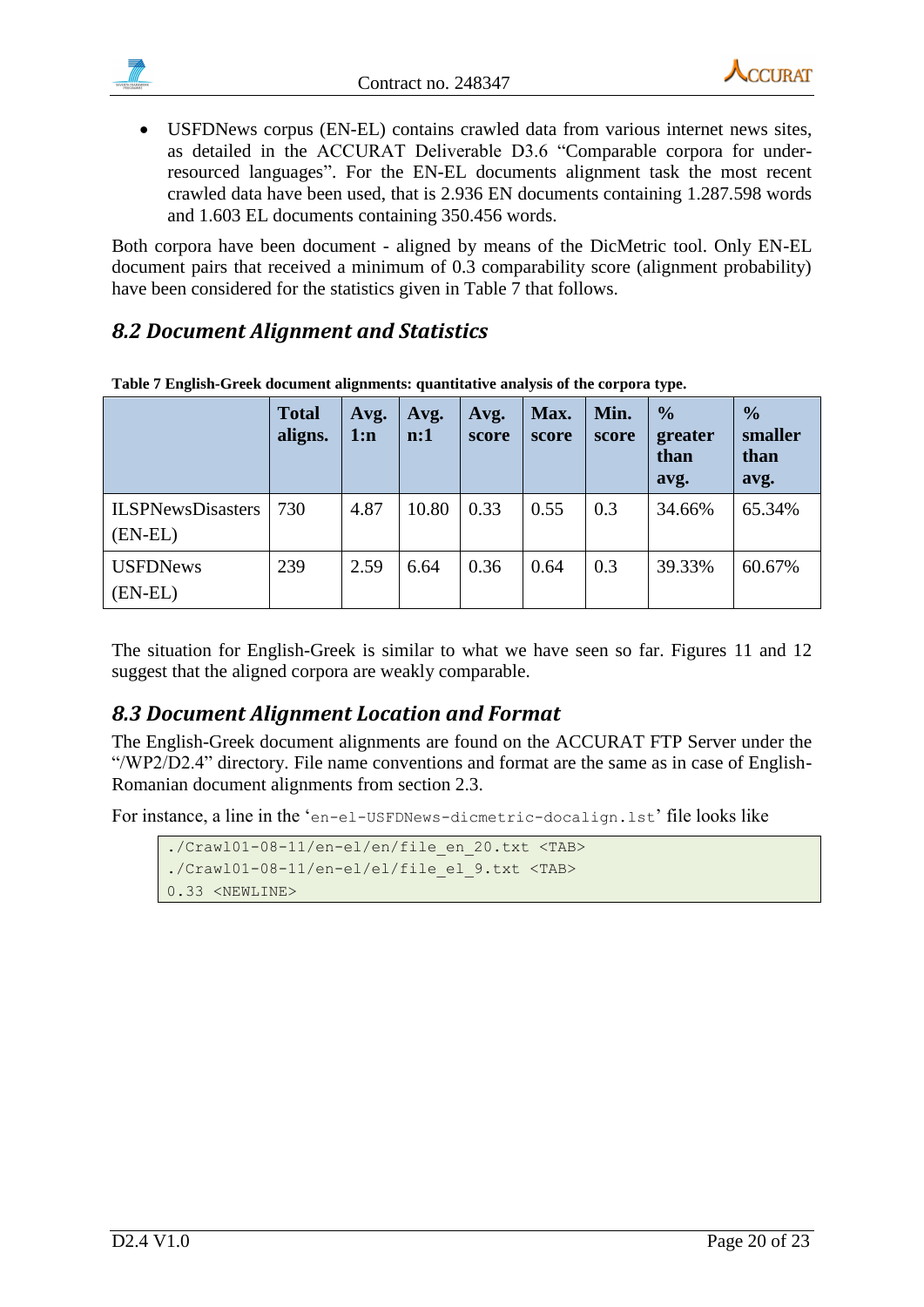

**CCI IRAT** 



**Figure 11:** English-Greek document alignments on ILSPNewsDisasters corpus.



**Figure 12:** English-Greek document alignments on USFDNews corpus.

## <span id="page-20-0"></span>**9. Conclusions**

We have automatically aligned documents from a wide range of comparable corpora that have been collected in the ACCURAT project and this report was a good opportunity to study the collected corpora in order to assess their comparability level. We have hinted at a, to be further developed, methodology of graphing the comparability degree of a corpus based on the alignment probability distribution. Here, we attempt to refine this methodology.

The intuition about a comparable corpus containing M documents in the source language and N documents in the target language is that:

• if the corpus is parallel (and complete), then  $M = N$  and an accurate document alignment methodology would have to provide only 1:1 document alignments with high alignment probabilities. It also means that our measures of document alignment productivity "Avg. 1:n" and "Avg. n:1" described in section 2.2 of this document would also have to be close to 1;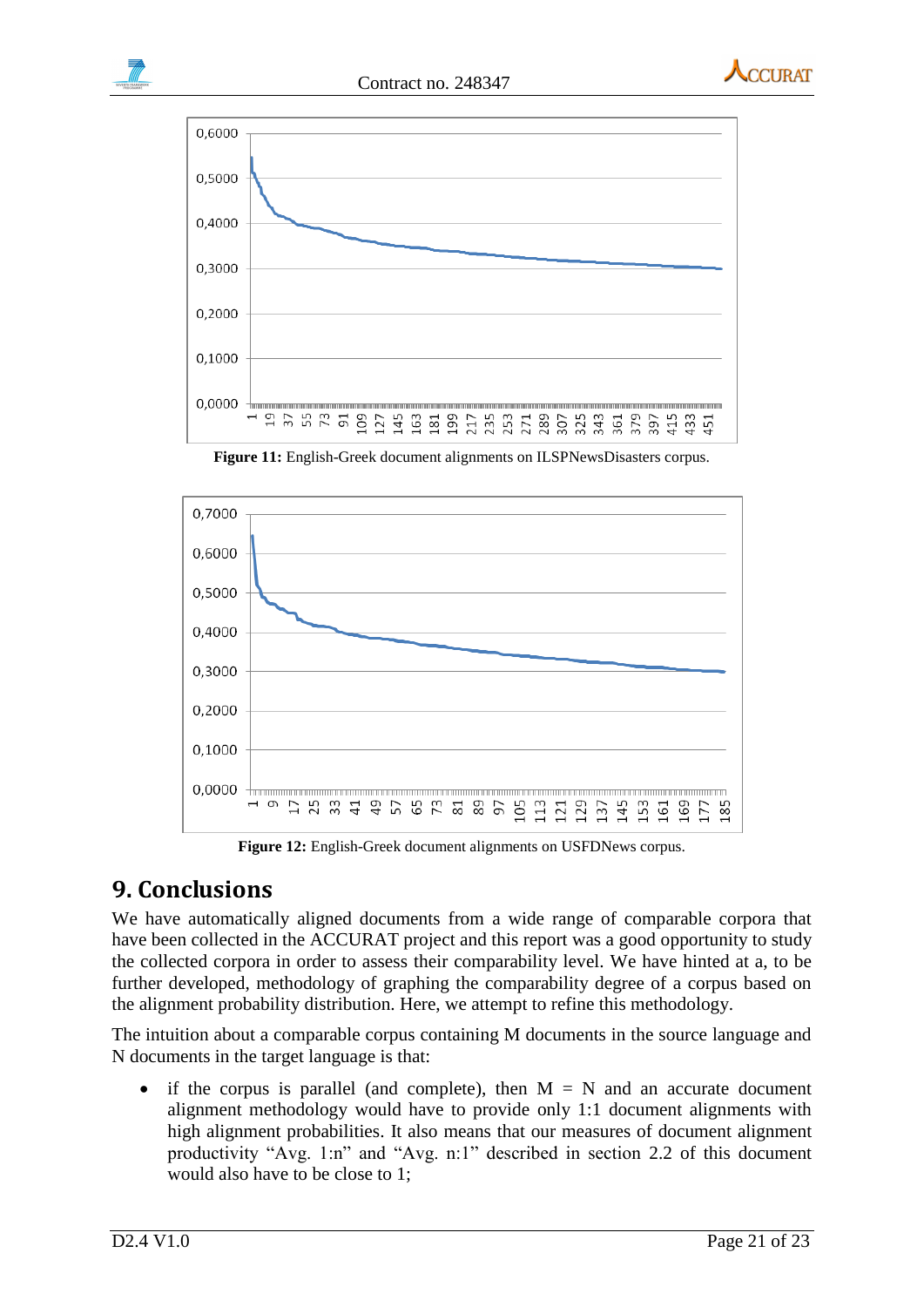

- if the corpus is strongly comparable, M and N are not necessarily closer to one another, but the document alignment probabilities would still have to be high. The document alignment productivity is now greater than 1, but not much greater;
- finally, in the case of weakly comparable corpus, M and N are very different, the document alignment productivity would be large and relatively few pairs of documents will have their alignment probabilities greater than the average on the whole alignment set.

**It is clear that the judgements above are heavily dependent on the ability of the document alignment technique to actually detect and assign high alignment probabilities to parallel or strongly comparable document pairs and to assign low alignment probabilities to unrelated document pairs.**

In the next figure we shall attempt to graph the alignment probability distribution for the English-Estonian ILSPRenewableEnergy corpus in parallel with its document alignment productivity.



**Figure 13:** English-Estonian ILSPRenewableEnergy corpus comparability judgement.

In Figure 13 we have plotted the alignment probabilities from the highest to the lowest (the blue line), and, for every document pair (let's call it DP), we have also plotted in red (the red

line) the alignment productivity *x* as *x*  $f(x) = 1 - \frac{1}{x}$  where x is the maximum between:

- the number of different target documents that align to the source document in DP and
- the number of different source documents that align to the target document in DP.

Thus, for a parallel corpus, the alignment probability (blue line) would have to be an almost straight line close to  $y = 1$  and the alignment productivity (red line) would have to be an almost straight line close to  $y = 0$  because of the fact that  $f(1) = 0$ . For a strongly comparable corpus, the alignment productivity (red line) will stay close to  $y = 0.5$  or  $y = 0.66$  for productivity levels of 2 and 3.